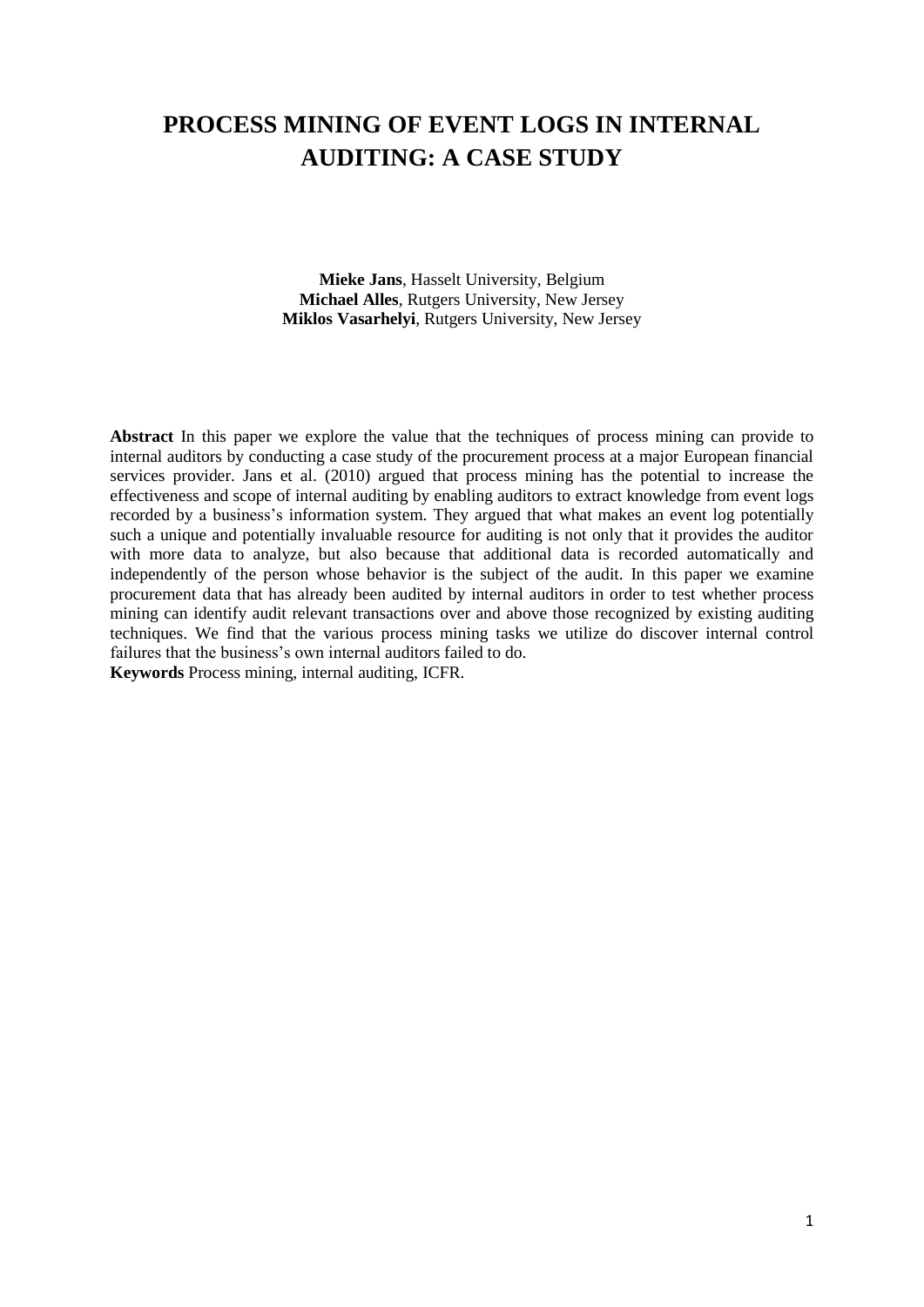# **1. Introduction**

 $\overline{\phantom{a}}$ 

Jans et al. (2010) argued that data analysis techniques of process mining have the potential to be a valuable new addition to the toolkit of internal auditors.<sup>1</sup> The data analyzed by process mining is the "event log" that the auditor constructs from the records maintained by a business"s information systems and Jans et al. (2010) drew particular attention to the fact that the event log consists not only of data entered by the auditee, but also what they call "metadata", meaning data that is recorded automatically and independently of the person whose behavior is the subject of the audit. Both the data being analyzed and the techniques utilized go beyond current audit practice, which is what made Jans et al. (2010) propose that process mining might identify audit relevant information that differs from what can be found with existing audit techniques. As they stated in their conclusion:

*The added value of keeping and analyzing an event log lies in the insights into the process that are made possible and in the possibility to detect anomalies otherwise not detectable… by mining the event log one can learn and monitor the process at hand. New insights about the process preceding the final input (like an invoice being paid) are possible. Most important of all for auditing, there are anomalies or frauds that cannot be captured by analyzing input data alone. For instance when procedures leave room for flexibility in order to be operationally efficient, this flexibility can be misused, leading to windows of opportunity to commit fraud or leading to additional indirect costs for the company. On the other hand, too narrowly constrained systems are a major drain on corporate client responsiveness. As we have argued in this paper, frauds brought about by such circumvented procedures may be detectable by process mining the event log data.*

In this paper we explore the value added that the techniques of process mining can provide to internal auditors by conducting a case study of the procurement process at a major European financial services provider. Critically, we analyze not just a set of transactions drawn from a real business but a set of transactions that have already been audited by the business"s own internal auditors. Thus, we are in a unique position to answer the question Jans et al. (2010) pose about the potential value of process mining to internal auditors, by determining whether it can offer insights missed by the internal auditors in their review of the same data set.

We find that we indeed able using process mining to identify numerous anomalous transactions—including those concerning payments made without approval, violations of segregation of duty controls, and violations of company specific internal procedures—which were not detected by the internal auditors when they conducted their own review with

 $<sup>1</sup>$  As with Jans et al. (2010), we focus in this paper on internal auditors on the argument that it is more feasible</sup> for internal auditors to obtain access on an ongoing basis to the firm"s event logs than it would be for external auditors. However, note that in the case of Sarbanes Oxley Section 404 attestations are concerned, the external auditor explicitly relies on the work performed by the client"s internal auditor.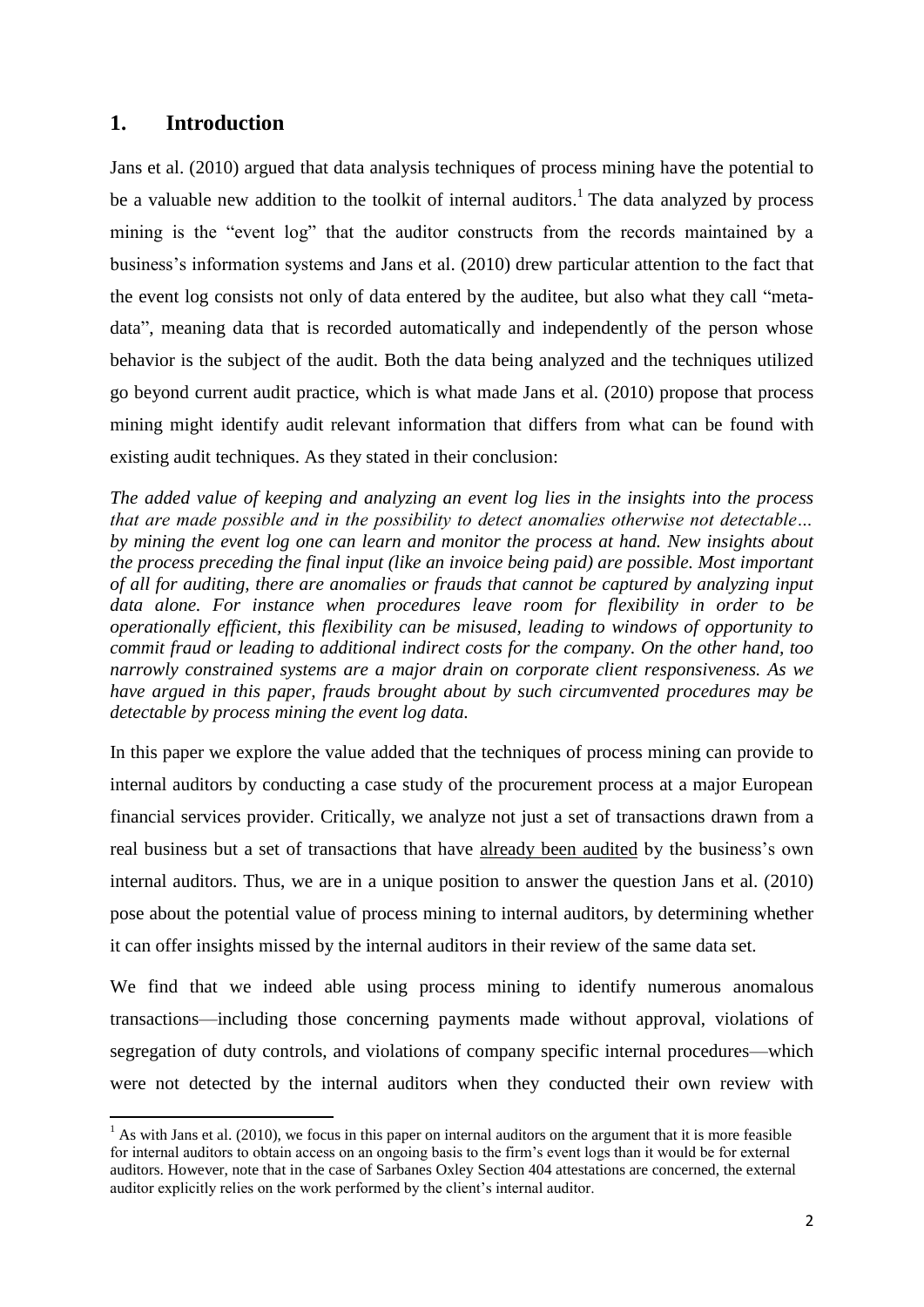conventional audit procedures. Whether what we find are indications of fraud, or failed controls, or quite legitimate transactions is a question that only the internal auditors can answer based upon their follow up inquiries. But the outcome of that investigation, which is not always revealed to us, is irrelevant as far as the objectives of the paper are concerned, which is to show that process mining does indeed identify transactions not identified by existing audit techniques.

Looking in detail at the process analysis conducted in this paper, we used four of what Jans et al. (2010) called the different *tasks* in process mining: 1. process discovery, 2. role analysis, 3. verification by attribute analysis, and 4. social networks analysis. In the first task we focus on discovering how the procurement process actually takes place in practice, in contrast to how it should in the ideal. In the second task we analyze the roles of persons in the procurement process by testing segregation of duty controls. In the third task we use the attributes of cases in order to verify the efficacy of the business's internal controls over the procurement process. In the fourth task we search for social networks among employees involved with the procurement process in order to better understand the interaction between roles and activities for anomalous transactions.

While the generality of our conclusions are limited by the fact that we are necessarily restricted to a limited process view of a single, albeit large and important business, our paper is an essential follow up to Jans et al. (2010) argument that process mining be explored as a promising new tool for internal auditing. Given the success of this case study, further work by both academic researchers and practitioners is clearly called for in order to better delineate the specific circumstances where process mining can provide the greatest value added.

The remainder of the paper is organized as follows. In the next section, a brief background is provided on the role of business processes in internal auditing and on process mining. Section 3 presents an overview of the case study. Section 4 then discusses the procurement process, which facilitates the creation of the event log, which is discussed in section 5. Section 6 reports the results of the process mining analysis using four different tasks and compares the findings against those of the standard internal audit of the same data. Section 7 offers concluding comments.

## **2. Processes in Auditing**

### **2.1 Business Processes and Internal Controls**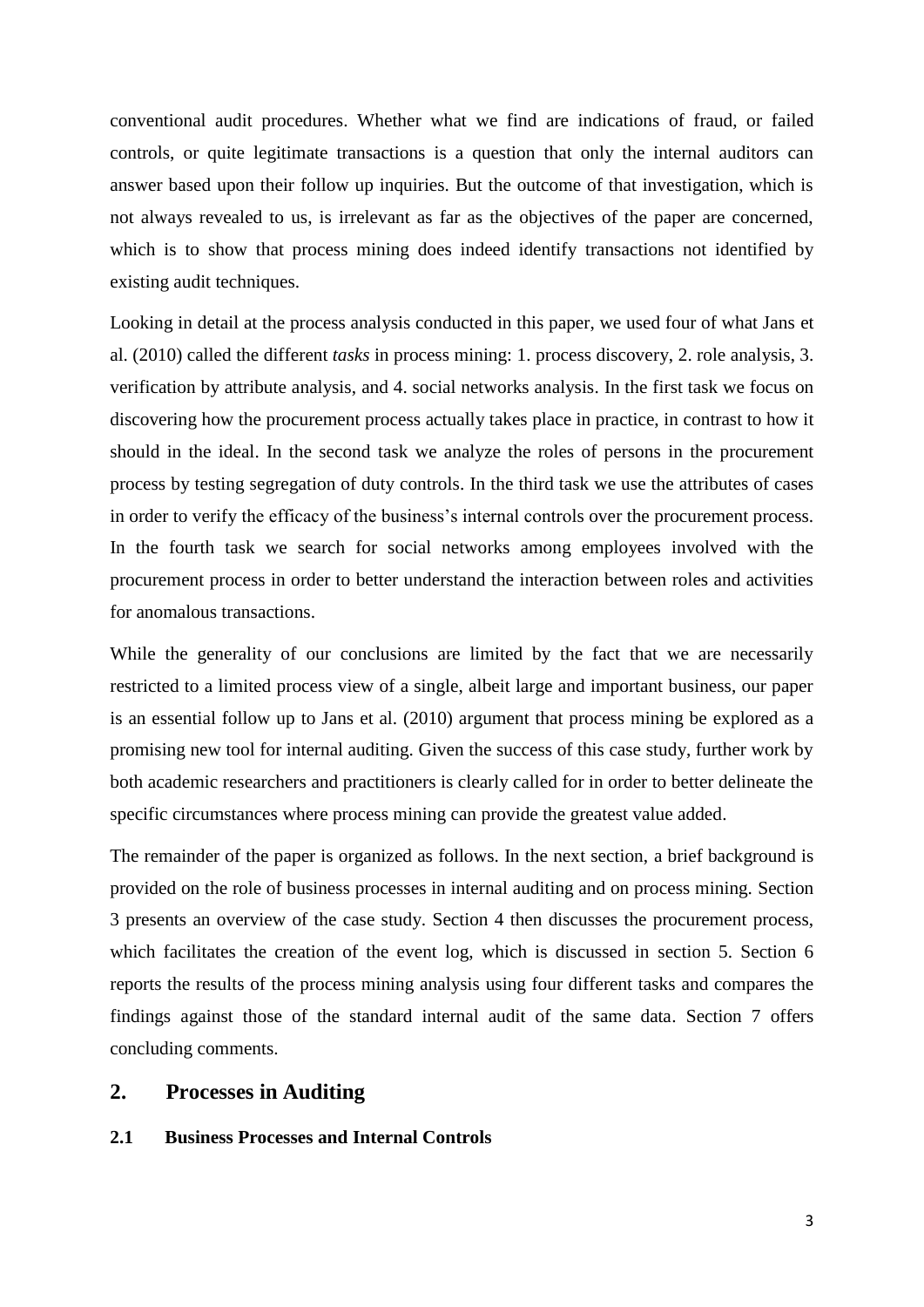A process focused approach in internal auditing has been discussed in numerous papers over the years [\(Kopp and O'Donnell 2005;](#page-26-0) [O'Donnell and Schultz Jr 2003;](#page-26-1) [Bierstaker, Hunton, and](#page-25-0)  [Thibodeau 2009;](#page-25-0) [Carnaghan 2006\)](#page-25-1). These papers deal with such issues as the use of businessprocess-focused audit support software and internal control evaluation, client prepared flowcharts and process modeling language. As discussed above, Jans et al. (2010) brought process mining into the auditing research realm.

The role of business processes has also come increasingly to the forefront of auditing practice since the enactment of the Sarbanes-Oxley Act of 2002 in the United States placed an emphasis on internal control monitoring and reporting. Section 404 of the Act required management to report on the effectiveness of the business"s internal controls over its financial reporting process (ICFR) and for the external auditor to provide an attestation of that management report. In practice, that has meant that internal auditors are heavily involved with the development and testing of ICFR.

Such internal controls do not, however, guard a business against all risks associated with its financial reporting process. Although processes are mostly prescribed to take place according to a designed process model, some room for flexibility is necessarily built in to the control system. This to make allowance for the numerous deviations from the designed process model that are inevitably required in practice for the smooth operation of the business, constraints which would otherwise interrupt the process flow on too frequent a basis. For example, while ideally there would be a three way match between a purchase order, a goods receipt and an invoice, allowance may be made to accept deliveries that include unanticipated transportation costs that were not included in the original purchase order. Otherwise, such deliveries may be rejected, resulting in unacceptable delays to the downstream production process.

In today"s heavily IT-enabled businesses, this flexibility is built into their Enterprise Resource Planning (ERP) systems (the most common of which is SAP®, as it is in our case study), and while IT internal auditors periodically check that the settings of the ERP systems are as they should be, they also anticipate that over time setting will change to allow for exceptional transactions, cope with changes in personnel and so forth (Alles et al. 2006). Hence, the reality is that it is not always feasible to rigidly "lock down" internal controls, implying that only monitoring ICFR is not sufficient to cover all the risks associated with the business process. The auditor also has to anticipate that there will be deviations from the ideal process and will have to test in detail to see whether such deviations are acceptable, or evidence of control failure.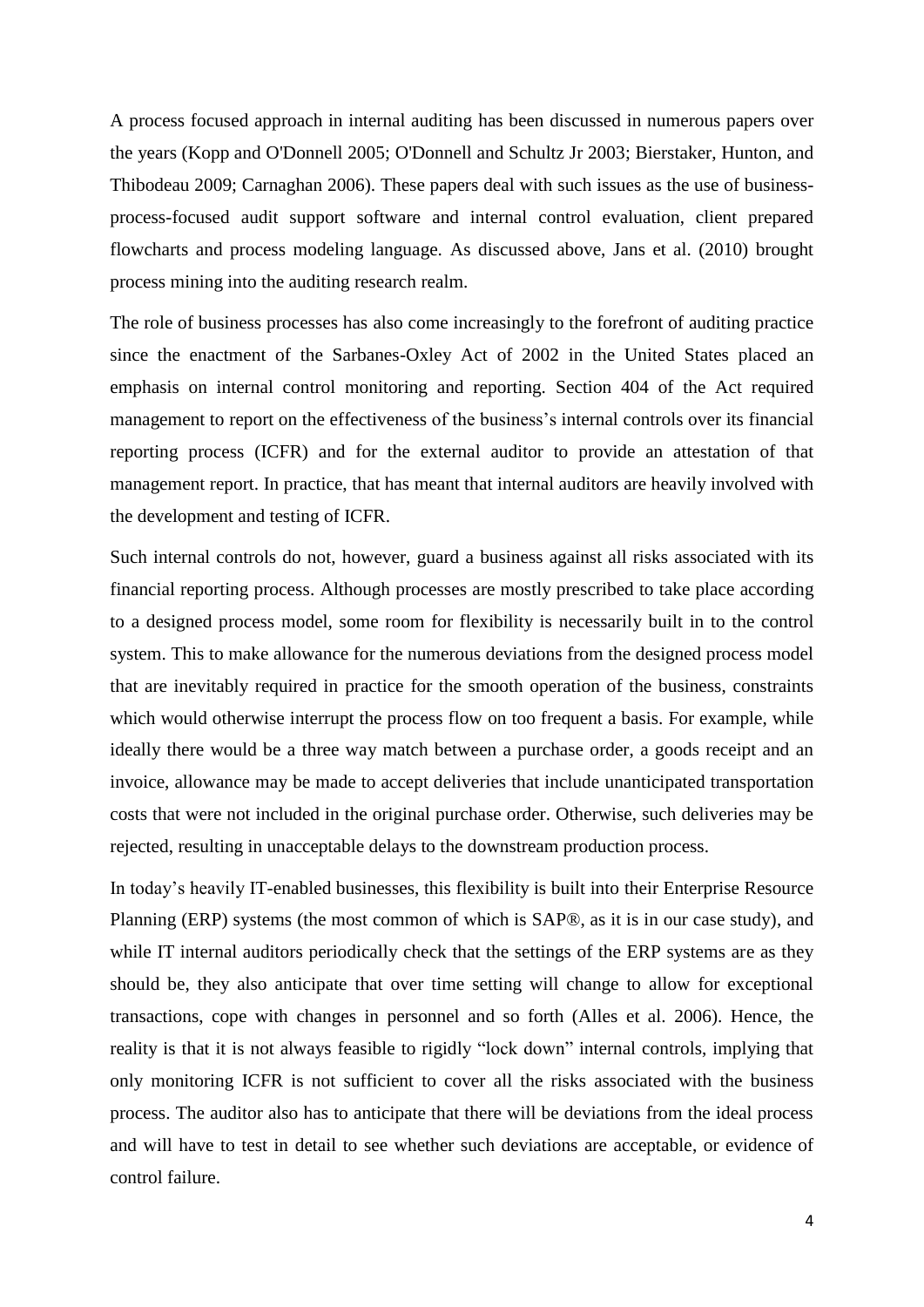It is in this context what we argue that the use of process mining techniques give internal auditors a new tool to assess the efficacy of ICFR.

### **2.2 Process Mining**

Jans et al. (2010) provide an extended discussion of process mining and we only summarize that material here. The Business Process Management Center describes process mining in the following terms: <sup>2</sup>

*"The basic idea of process mining is to extract knowledge from event logs recorded by an information system. Until recently, the information in these event logs was rarely used to analyze the underlying processes. Process mining aims at improving this by providing techniques and tools for discovering process, control, data, organizational, and social structures from event logs. Fuelled by the omnipresence of event logs in transactional information systems […] process mining has become a vivid research area."*

As the quote indicates, the source of data for process mining is an *event log*, often referred to as *"history", "audit trail", "transaction log"*, etc. [\(van der Aalst et al. 2007\)](#page-26-2). <sup>3</sup> Most businesses of any significant size today store their data, including log data, electronically thanks to the maturing of technologies for databases and computer networks, particularly the ubiquity of ERP systems in businesses of any significant size. Process mining is a term subsuming all methods of distilling structured process descriptions from a set of real executions, using event log data. [\(van der Aalst, Weijters, and Maruster 2004\)](#page-26-3)

The idea of mining the process in a context of workflow processes was introduced by Agrawal et al. [\(1998\)](#page-25-2). Over the last decade research in this domain has expanded greatly as many different aspects of business process mining have been developed and investigated by researchers from a variety of disciplines [\(Bozkaya, Gabriels, and van der Werf 2009;](#page-25-3) [de](#page-25-4)  [Medeiros, Weijters, and Aalst 2006;](#page-25-4) [Folino et al. 2009;](#page-25-5) [Greco et al. 2006;](#page-25-6) [Gunther and van](#page-25-7)  [der Aalst 2007;](#page-25-7) [Rozinat and van der Aalst 2008;](#page-26-4) [van der Aalst, Schonenberg, and Song 2011;](#page-26-5) [van der Aalst et al. 2003;](#page-26-6) [van Dongen et al. 2005\)](#page-26-7).

The event log that is used in process mining is constructed from raw data extracted from the business"s information system, almost always its ERP system. There are four characteristics that need to be extracted from the information system about each event in order to facilitate any kind of process mining analysis: 1) the *activity* taking place during the event, 2) the *case*

 $\overline{\phantom{a}}$ <sup>2</sup> The BPM Center is a collaboration between the Information Systems groups (IS@CS and IS@IEIS) at Eindhoven University of Technology (Eindhoven, Netherlands) and the BPM group at the Faculty of Information Technology of Queensland University of Technology (Brisbane, Australia).

<sup>&</sup>lt;sup>3</sup> Note that the term "audit trail" comes from computer science and not from accounting. Despite the name, there is little use made at present by actual auditors of audit trails.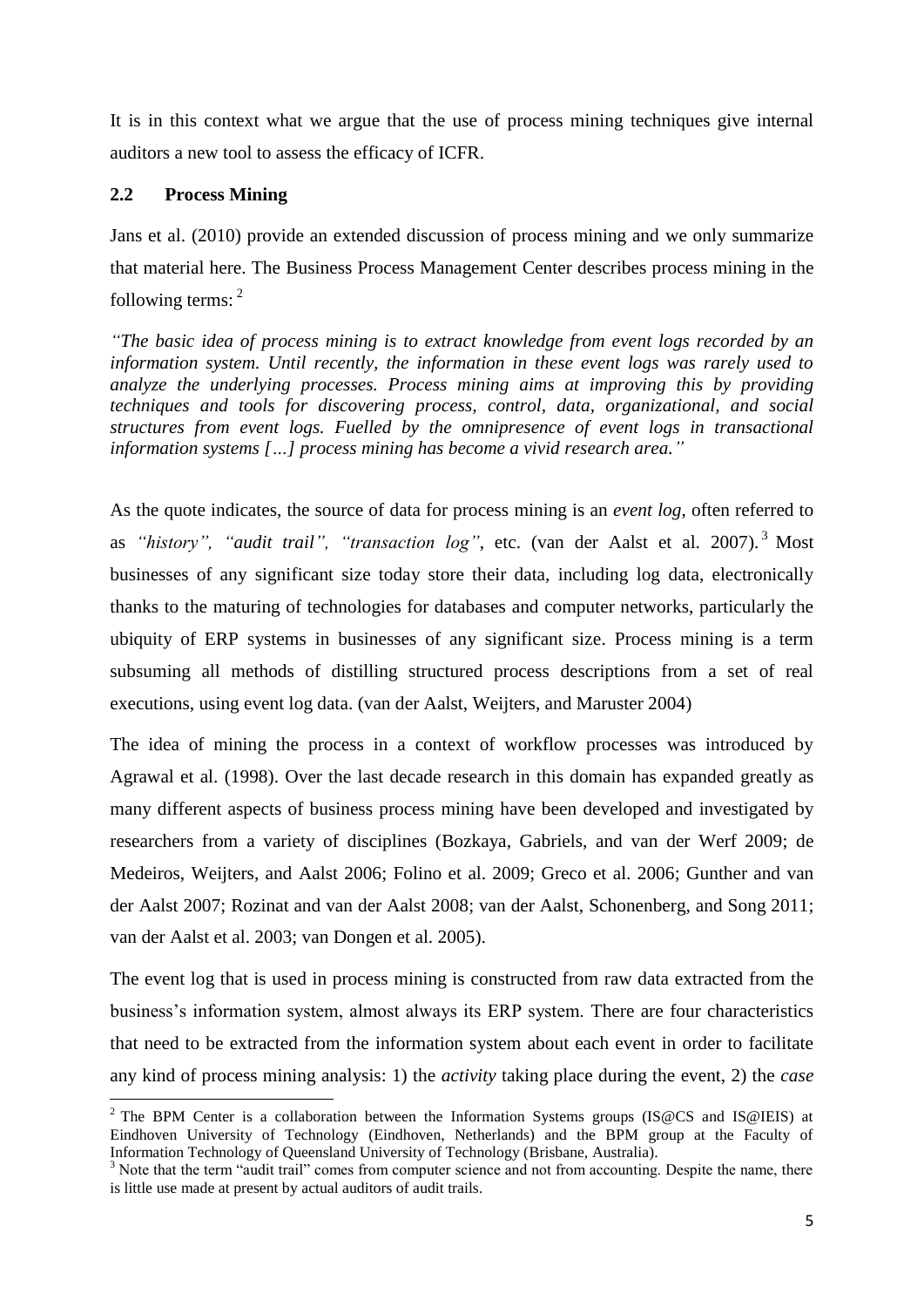or *process instance* of the event (for example, an invoice), 3) the *originator*, the party responsible for the event, and 4) the *timestamp* of the event. For example, the event with unique identifier 000001 refers to a *Sign* (activity) of *purchase order 4603* (case) by *Ann Smith* (originator) on *February*  $5^{th}$  *2011* (timestamp). Critically, at least some of these four characteristics are logged by the IS independent of the originator, meaning that in this example, Ann Smith is required to log into the ERP system with her unique password before being able to enter the transaction, and the system routinely timestamps the data entry, with Smith not having the user privileges that would enable her to override or modify that automated logging. Collecting and systematically organizing information on at least these four characteristics, as well as incorporating any other available attributes of the transactions, results in an event log which can be analyzed using process mining techniques.

### **3. Case Study Overview**

The case study is undertaken at a leading European financial service provider which ranks among the top 25 banks in the world (and which is also subject to the provisions of the Sarbanes Oxley Act because of its operations in the United States). The procurement process is the focus of the study, chosen because it is a typical, standardized business process in most businesses around the world, one which represents a large expense item for even a nonmanufacturing business (1.4 billion Euros in this case) and with implications for the financial reporting process. Indeed, many ICFR controls focus on the procurement process, such as segregation of duty controls.

The transactions that were the subject of our case study consist of all the invoices paid during the month of January, 2007, which we traced back to their corresponding purchase orders (POs). It is these POs which represent the cases we then follow throughout the procurement process when creating the event log and process mining it. Note that we did not take a sample of this data as conventional audit practices would. Rather, our process mining techniques allow us to analyze the entire population for the relevant transactions (i.e. all invoices paid in January, 2007), thereby providing evidence for the applicability of process mining techniques to run on a population set on a monthly basis.

Data is available for the construction of event logs because the business uses SAP® as its ERP system, including for their procurement cycle. The configuration settings of their ERP system are the focus of the ICFR as the business aims to ensure that its procurement process follows established guidelines. As mentioned above, the procurement department was the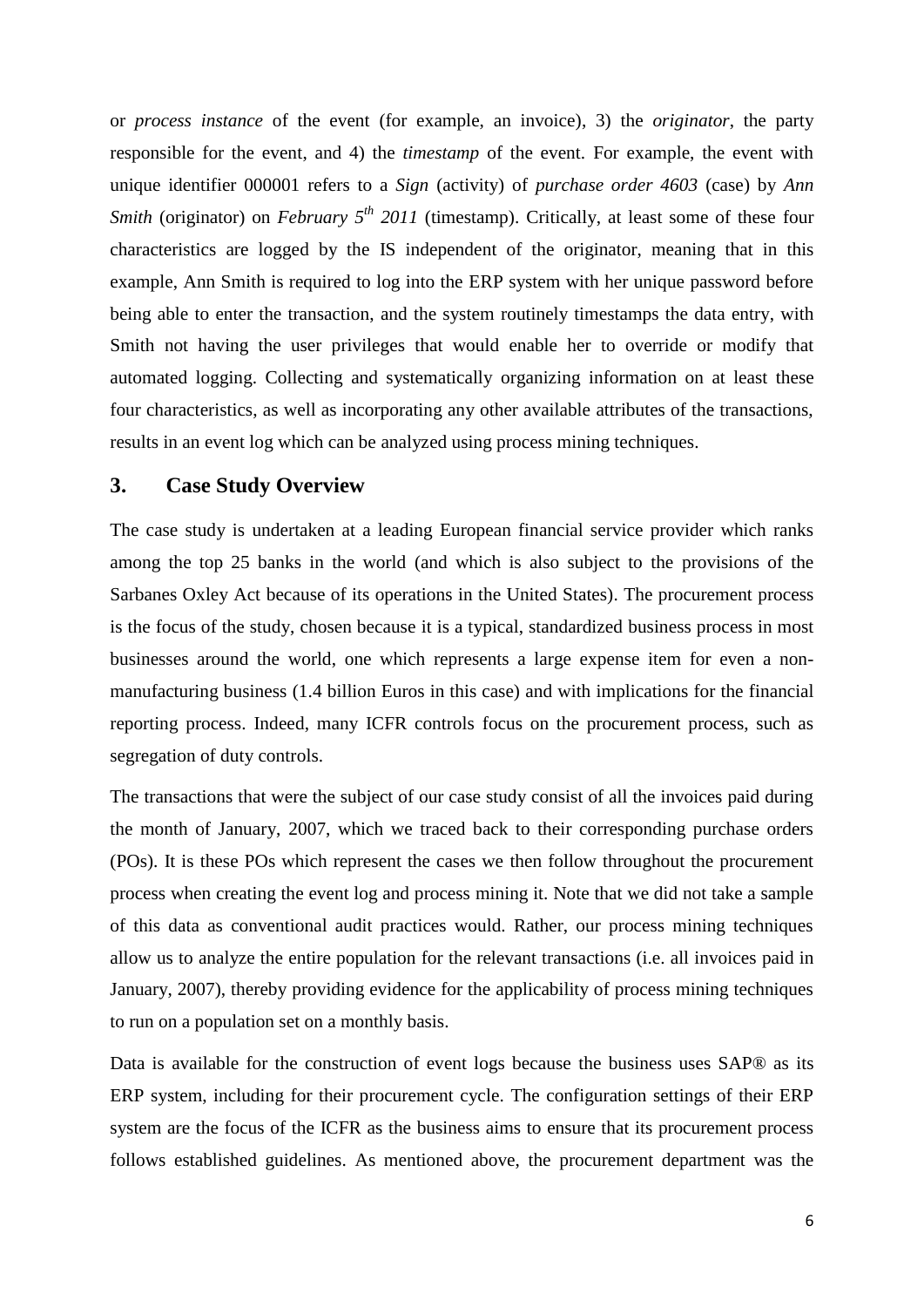subject of a standard internal audit before we applied process mining to data drawn from the same time period covered by the audit. This provides our benchmark for the value added by process mining over and above conventional internal audit practices.

Before creating an event log and process mining it, the auditor has to identify which activities constitute the business process. Thus the first step in process mining is to undertake a process analysis, in which the precise details of the business process are systematically gathered and a process map created. A process map consists of four components which describe the business process: 1) process objectives, 2) activities, 3) information flows, and 4) the accounting impact. [\(Knechel 2001\)](#page-25-8) For the purpose of process mining, the second component is the main focus, as it is the principal input for the creation of the event log.

A variety of research tools were used to obtain the necessary details about the procurement process at the business. Executive officers (both business and information systems specialists) were interviewed, employees at various departments were questioned and observed during their job, and the internal user guidelines of the ERP system were consulted.<sup>4</sup>

After the process analysis is executed, an appropriate event log is built from the stored log data. The relevant log data that is captured by the ERP system is vast in magnitude and dispersed over numerous tables of the SAP® system, a system whose logic schema is partly specific to the ERP system, and partly business specific. In order to mine this data it needs to be systematically configured into an event log with the format requirements that facilitate process mining. This format structures the relevant data around the activities that constitute the process. As Jans et al. (2010) emphasize, creating an event log is not something that is automated at present, and represents a significant commitment on the part of the researcher even before process mining can be undertaken.

Once the event log is created, the process is analyzed by applying the four different tasks outlined above: analyzing the order of activities to discover how the procurement process is carried out in practice; analyzing how activities are linked to persons through a role analysis; a verification phase consisting of analyses to further examine the output of the previous steps; and social network analysis. We can then determine whether the anomalous events that are uncovered during the process analysis were also detected by the internal auditors in their standard analysis, or represent newly discovered audit relevant information.

 $\overline{\phantom{a}}$ 

 $4$  The information gathered during the process analysis is not reported as a full blown process map since constructing that is only a means towards an end in this case study. For reasons of simplicity and comprehensibility, only a process flow chart is presented rather than a full description of all four components of the business process.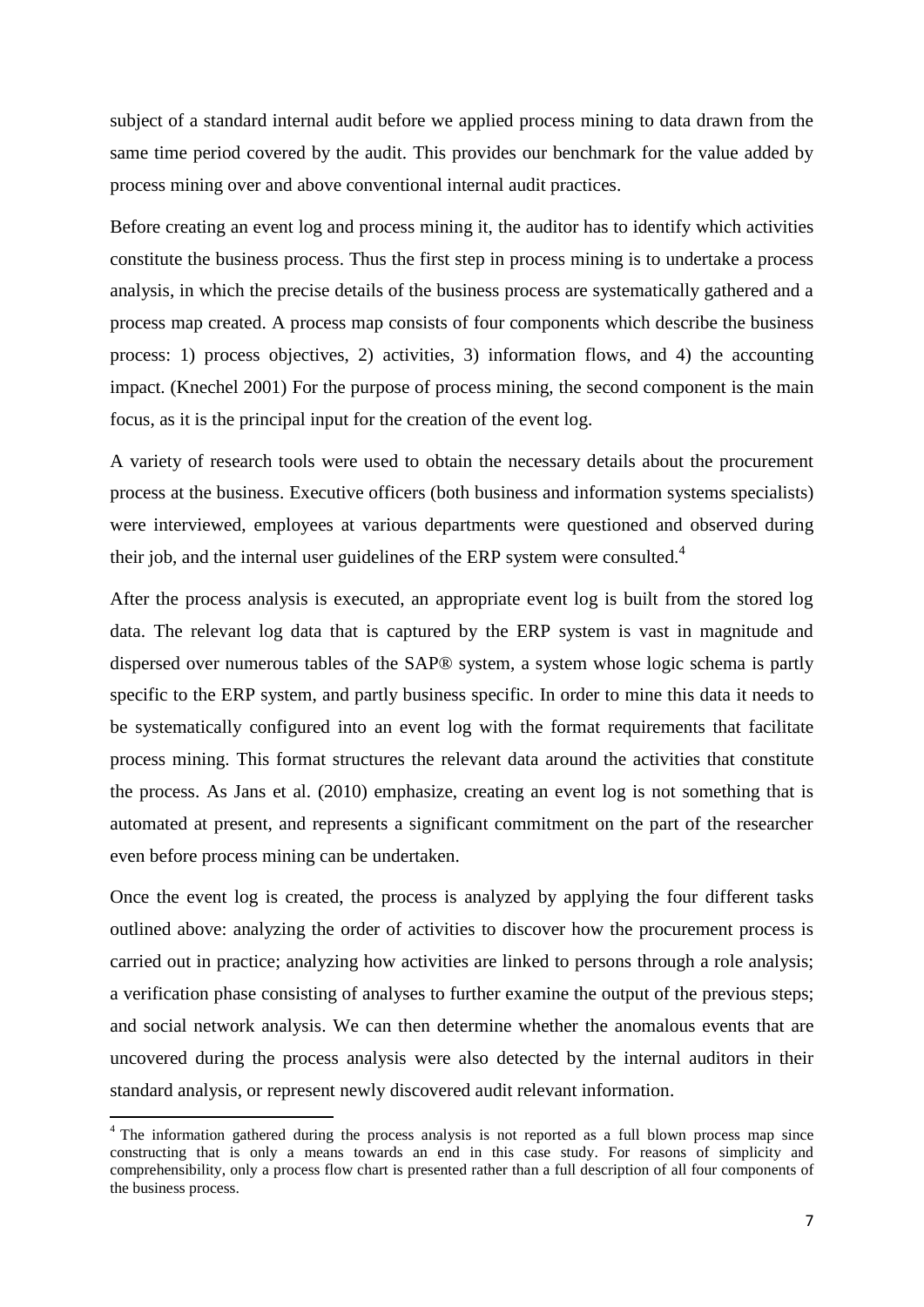### **4. Activity Flows in the Procurement Process**

The flow chart in Figure 1 provides an outline of the main activities in the procurement process. The process is triggered by the creation of a purchase order (PO) by an employee. This PO has to be signed and released by two distinct persons, thereby approving the order for release. Once the release is approved, the employee can order the goods from the supplier.<sup>5</sup> The supplier will then dispatch the goods and the accompanying invoice. If both the documents 'Goods Receipt' (GR) and 'Invoice Receipt' (IR) are entered into the system, the accounting department will book the invoice. This last activity will trigger a payment.<sup>6</sup>

Figure 1 illustrates only the ideal or "designed" process model. In practice, the process can deviate from this designed model. For example, changes can be made to the PO after its creation, perhaps triggering a new "sign" and "release" activity. This would result in an extra activity that is not in the process model ("change PO") plus an extra arrow that redirects to the activities "sign" and "release". Another example is the receipt of goods in multiple deliveries. This would cause extra activities of "receive goods", perhaps followed by multiple invoices, and hence extra activities of "receive invoice".

In theory, the ERP system can be configured in such a way that such deviations are not allowed and, hence, become impossible to execute. But locking down the process in this way would result in a constant stream of exceptions and delays since the actual procurement cycle would often deviate from the designed process for a variety of reasons, some anticipated and acceptable, and some not. For example, there could be problems in manufacturing the items ordered or shortages in their availability, thus resulting in partial shipments. All procurement processes have to build in flexibility to cope with such issues for otherwise the system would either fail, or be sidelined by employees, thus creating a bigger control problem.

Hence, in practice process executions can deviate frequently from the designed process. This is the real challenge facing the auditor: once primary controls are relaxed allowing deviations from the designed process, how can control be retained over the process? Aside from monitoring the installed controls, the auditor has to analyze the deviations from the designed model, bearing in mind that not all exceptions are necessarily indications of internal control failures. Some process deviations are normal, others are suboptimal and others are indeed

<sup>&</sup>lt;sup>5</sup> Since this takes place outside the ERP system the supplier activity is not depicted in Figure 1.

<sup>&</sup>lt;sup>6</sup> The payment occurs automatically and a payment record is stored in another information system and is for this reason not seen as a different activity from the 'book invoice' activity. We therefore depicted activity 6 as "Pay" instead of "book invoice".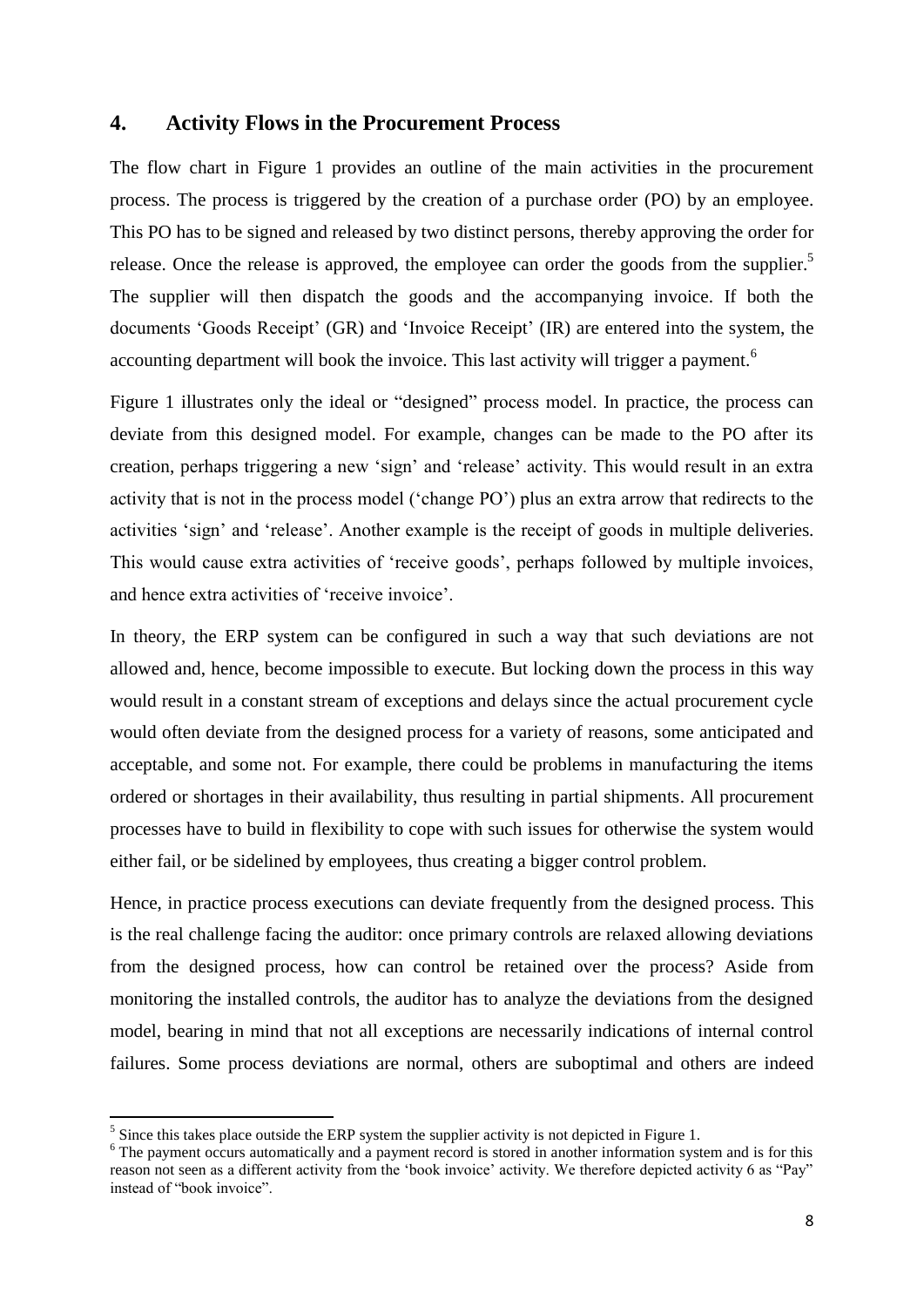anomalous outliers that at a minimum require further investigation. Hence tests of details are required to supplement the tests of controls.

Having established the broad outline of the procurement process, we can turn to the creation of the event log.



**Figure 1: Flow chart overview of the procurement process at the case company**

# **5. Creating the Event Log**

In order to begin creating the event log two preparatory questions need to be resolved: 1) what are the *activities* that constitute the process? And 2) what is the *case* or *process instance* that can be linked to the key activities? These questions are important because it defines the content and structure of the event log and their choice is a key judgment call by the auditor. The auditor has to use the output of the process analysis to identify the key activities in the process. Then it has to be determined what cases move through these key activities and whether it is possible to collect data on these cases. If the auditor does not have a thorough understanding of the business process, this will reduce the power of the mining results since the discovered model from the event log will fail to include all relevant activities.

The activities we select to include in the event log in this case study are based on the information gathered during the process analysis step. The six activities, represented by the six rectangles in Figure 1 are selected to incorporate into the event log along with the additional activity of "change" to the original process. This activity is not represented in the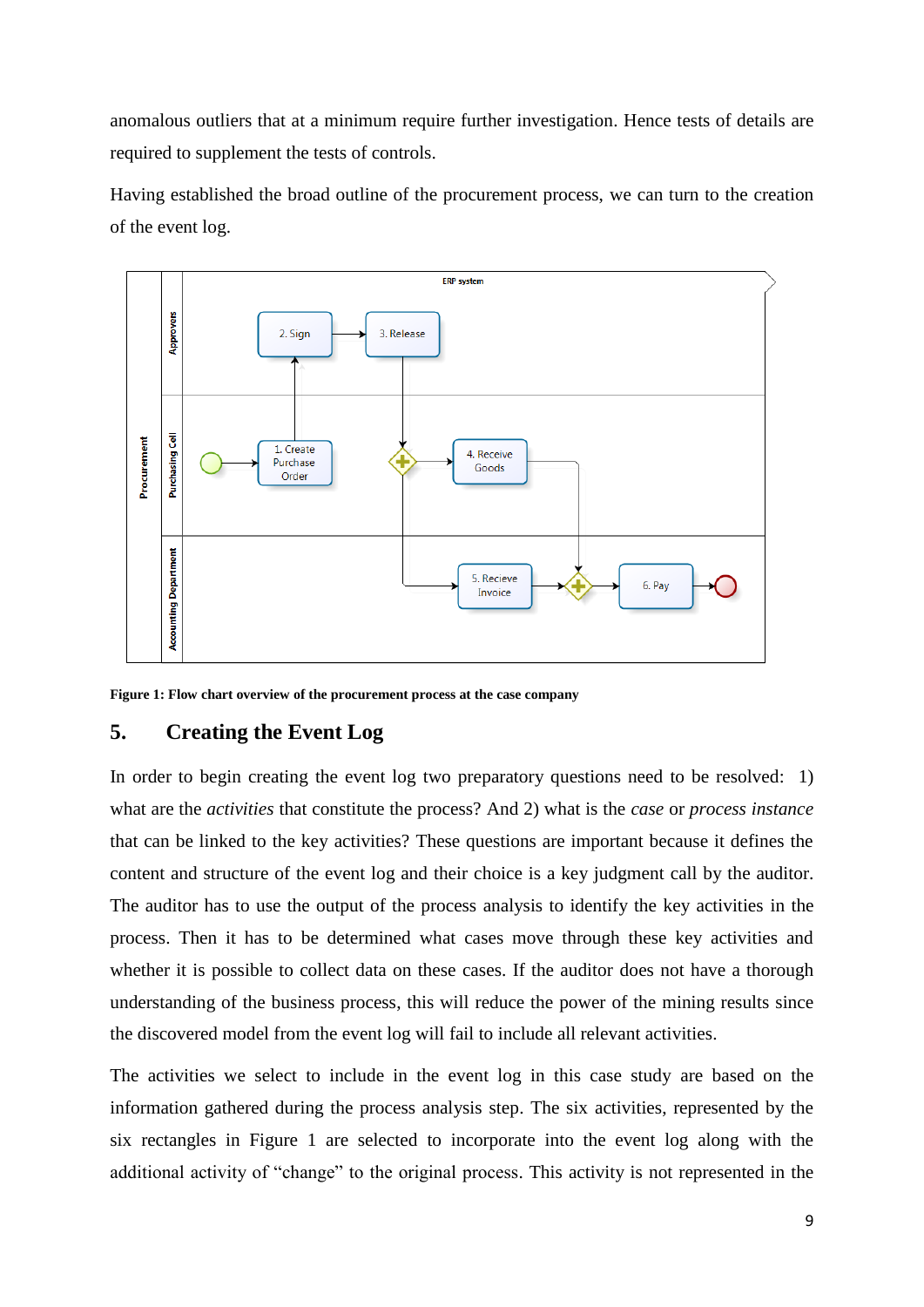designed process model (and hence, not shown in Figure 1), but is available for execution in the ERP system as a means of building in flexibility into the business process. Relevant data on these seven activities (timestamp and originator) was located in the SAP system, assuring the necessary data availability to proceed with the event log creation.

Aside from the selection of activities, another key decision to be made by the auditor is the choice of the process instance. A process instance is a case or subject that can be uniquely identified and followed throughout the process by linking its exclusive id to the subsequent activities it undergoes.

For our case study we chose as our process instance the purchase order line item. We preferred the detailed level of a PO item line over a PO as a whole, because the booking of an invoice in the financial ledger is based on each item line. So although a PO is approved as a whole and not per line, we followed the PO lines individually throughout the process from being created to being paid. Having made this selection, the activities we selected need to be related to this process instance choice. Note, however, that the activities "create PO", "Sign", and 'Release' refer to the parent PO that the item line belongs to, since there is no timestamp available on the creation of an item line, and signs and releases are executed on a PO level as a whole.

Based on choice of the activities and the process instance, all relevant logged data concerning these activities is retrieved from the various tables of the SAP® system and configured in an event log format. The software we used for the process mining itself is ProM, which is an established open source framework for executing process mining tasks.<sup>7</sup> In order to apply process mining techniques using the ProM framework the event log needs to be in the MXML format (Mining XML). As a consequence, we extracted the data from the ERP system, manipulated it in SAS®, exported it into MS Access® and then used the ProM Import tool to convert the Access database into an MXML file.<sup>8</sup>

As explained above, we need four characteristics in order to mine a process: an activity, a case, an originator, and a timestamp. Once the first two have been chosen, we are able to state for each line item of a PO whether, when and by whom it was created, signed, released, the goods and invoices received, the payment completed and a change executed. The timestamp of when these activities were executed and the originator record of by whom, are meta-data,

l

<sup>&</sup>lt;sup>7</sup> [http://www.win.tue.nl/processmining/prom/start.](http://www.win.tue.nl/processmining/prom/start)

<sup>&</sup>lt;sup>8</sup> More details on how the MXML format is structured and how our procurement data was converted into MXML can be found in Jans et al. (2010b).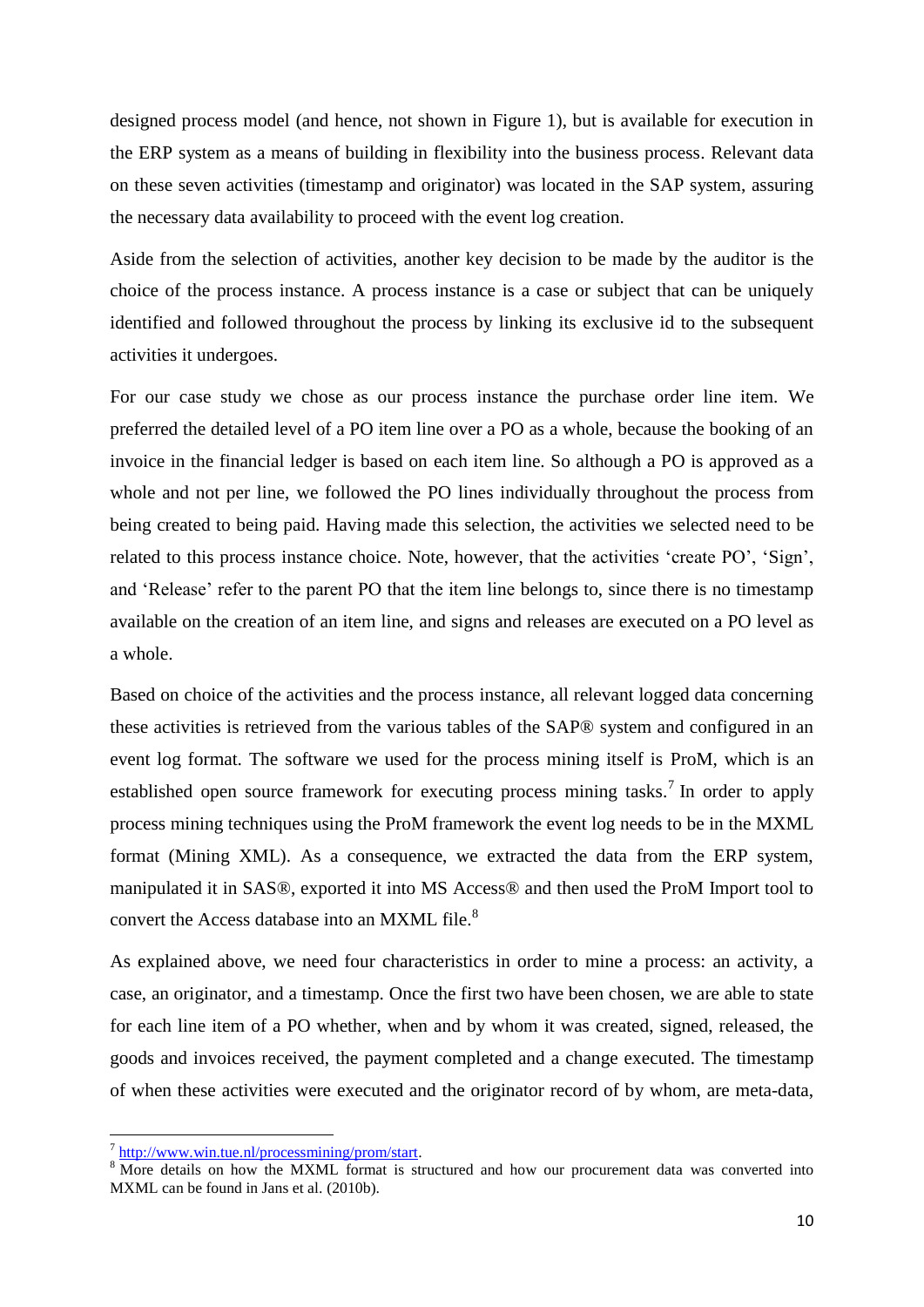being logged by the SAP® system automatically and are not based on data input by the originator.

By contrast, there is in addition to these four fundamental characteristics, other information entered by the employee relating to the process instance. These are thus *input-data*, as opposed to the meta-data, and are called *attributes.* <sup>9</sup> These attributes are an essential component of the event log, including, for example, the value of a PO, the delivery address, the document type of a PO, the reference number of an invoice, and the reference number of the Goods Receipt document the invoice refers to. These are only some of the details that is recorded within the SAP® system and which is available for incorporation into the event log, though the auditor faces a tradeoff between the number of attributes included in an event log and the difficulty in creating and analyzing it.

For each activity the timestamp and originator are extracted from the ERP system and a link is made to the process instance (PO item line) so that an activity flow, called an *audit trail*, is stored in the event log for each process instance under investigation. An audit trail of a case can, for example, be as follows: *Create PO → Sign → Release → Goods Received → Change Line*  $\rightarrow$  *Invoice Received*  $\rightarrow$  *Pay.* Aside from information on the timestamp and originator, extra attributes are also stored. The attributes are divided into two groups. There are attributes of the process instance (such as the value of the PO item line, the purchasing group it belongs to, etc.) and attributes of the activities, the latter attributes depending on the activity it relates to. For instance an attribute of the activity "Change Line" is the modification that took place (in case of changing value, the new PO value; otherwise zero), while for the activity "Goods Receipt', the attributes include the value and the quantity of the goods received and a reference number of the accompanying invoice.

As mentioned above, our event log contains all invoices paid in January 2007. The invoices were then traced back to their accompanying PO"s—we found no invoices without POs in this population. These PO"s, with creation dates between 2005 and 2007, were then followed from their start activity "Create PO" to their end activity of payment. If the end activity was not a single payment but rather multiple payments, then the ending activities were cut off at the last payment activity, with this last payment taking place in January 2007. Hence, our event log only contains completed procurement cycles. Obviously this choice restricts the kinds of anomalies that can be detected, but then again, it prevents false alarms from being generated

<sup>&</sup>lt;sup>9</sup> In this case study all attributes were input-data, though that need not be the case in general.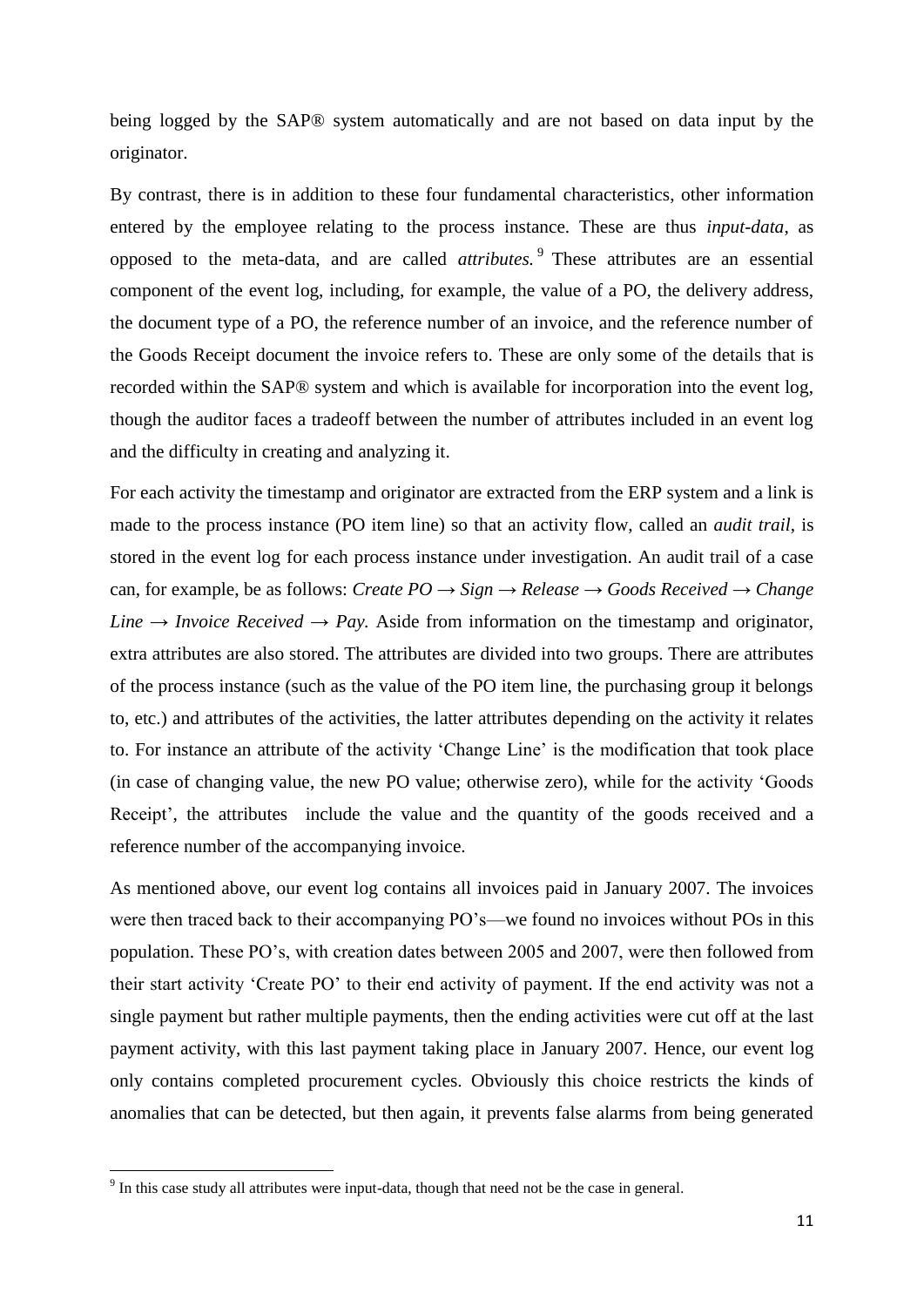by POs without a payment yet in the system because the procurement cycle is not yet completed.

Our event log consists of 26,185 process instances (i.e. PO lines), involving 181,845 activities and 272 originators. The average audit trail consisted of six events, with a minimum of four and a maximum of 390 events.<sup>10</sup> The frequency of activities in the event log is summarized in Table 1. The number of cases in our event log (26,185) has to equal the activity of "Create PO", since this activity refers to the creation of the parent PO that this PO item line belongs to. This activity occurs exactly once per case. If the ideal procurement process is followed, then all activities should take place the same number of times. The fact that they differ is immediate evidence that the actual process differs considerably from the designed process, indicating either a necessary flexibility to accommodate business needs, or a failure in ICFR.

From Table 1 it can be seen that there are less Sign activities than PO (lines) created, meaning that not every PO is signed. On the other hand are there more releases than PO lines. We also identify more payments than cases, implying multiple payments on one PO line.

| <b>Activity</b> | <b>Number</b> | <b>Activity/Create PO</b> |
|-----------------|---------------|---------------------------|
| 1. Create PO    | 26 185        | 1.0000                    |
| 2. Sign         | 25 648        | 0.9795                    |
| 3. Release      | 28 748        | 1.0979                    |
| 4. GR           | 24 7 24       | 0.9442                    |
| 5. IR           | 29 25 5       | 1.1172                    |
| 6. Pay          | 31817         | 1.2151                    |
| Change Line     | 15468         | 0.5907                    |

#### **Table 1: Frequency of activities in the event log**

 $\overline{\phantom{a}}$ 

In summary, our event log consists of POs issued between 2005 and 2007 and which were paid in January 2007. But while we know the starting point and end point of these transactions, what is of interest to the auditor is how the process went from one to the other. Discovering that process and analyzing its details is what process mining of the event log enables us to do.

# **6. Results of the Process Mining Analysis**

### **6.1 Discovery Analysis of the Procurement Process**

 $10$  This maximum audit trail is likely an open order—one where a single PO line is used over and over again but nonetheless, it is clearly a transaction that warrants further investigation by the internal auditors.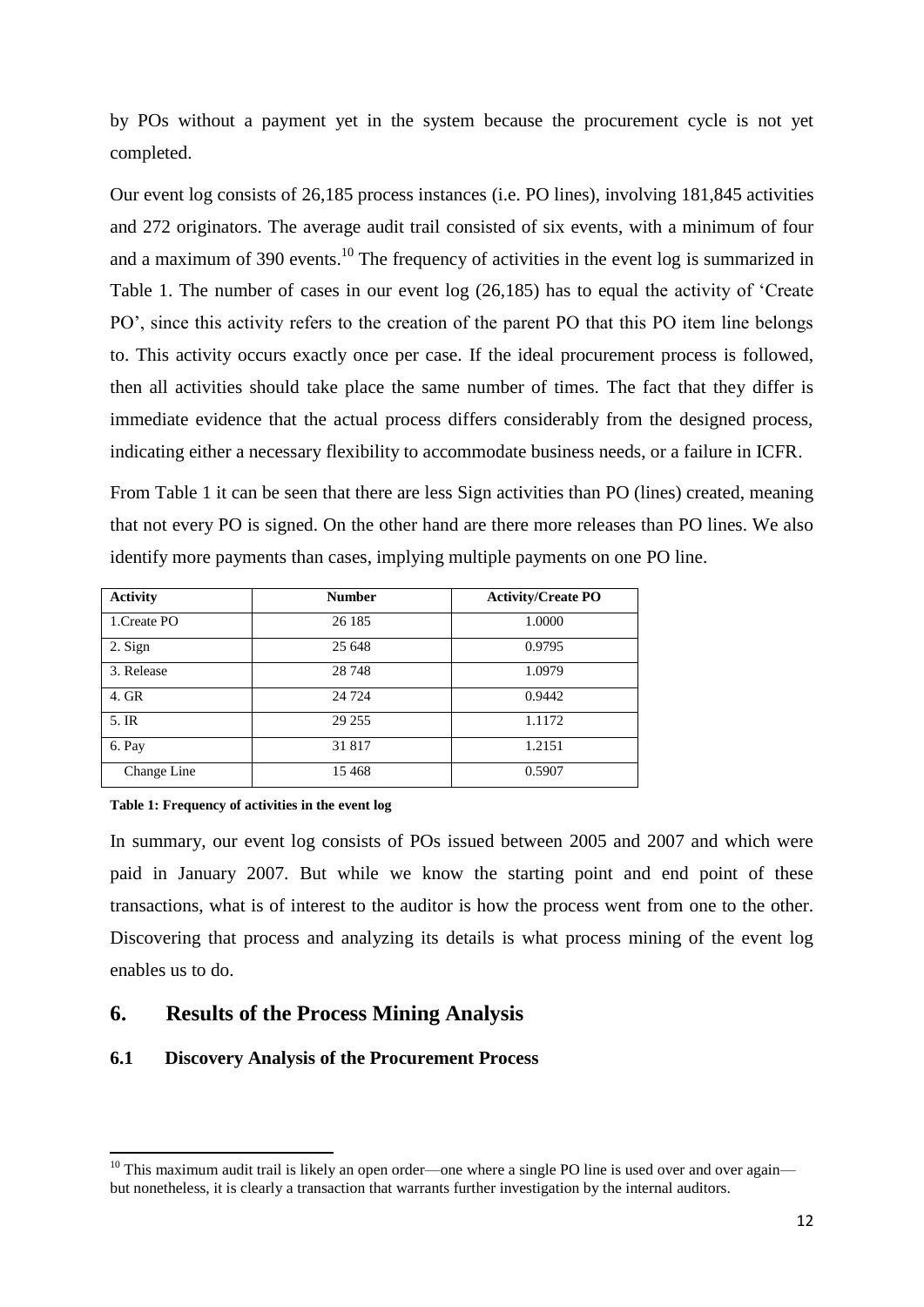The most fundamental use of process mining is to analyse the event log in order to discover how the business process is actually carried out, as contrasted with the ideal designed process model, from which deviations have taken place in practice. Process discovery is carried out by examining timestamps to systematically establish the flow of activities of each PO line, from creation to payment. This type of analysis is unique to process mining, since it utilizes the meta-data on activities and timestamps. Using traditional analysis techniques would not yield these insights.

Before turning to a process discovery algorithm that reveals a process model out of the event log, we first apply a Performance Sequence Analysis to extract all activity patterns that exist in the event log. In our case the Performance Sequence Analysis reveals 304 distinct patterns, with the six most frequent patterns shown in Table 2. This is certainly more than the one pattern that comprises the ideal designed procurement process, but whether 304 patterns is more or less than what one might expect of a business of this size and complexity is an open question. Unfortunately the fact that process mining is such a new audit tool means that we lack a knowledge base drawn from procurement and other business processes from a variety of businesses that can serve as a benchmark. Even in the absence of such a basis of comparison we can confidently state that most internal auditors would be surprised that there are such a variety of ways in which the procurement process is being carried out, and moreover, that the patterns vary to the degree that they do.

On the other hand—given the ubiquity of 80/20 phenomena in business and elsewhere—it is probably less surprising that as Table 2 indicates, just three out of 304 patterns cover over 80% of the data set. By contrast, there are 104 patterns that only occur once.

Relating the six patterns to the designed model in Figure 1, we recognize in pattern 1 the designed procurement process, with no changes or deviations. However, well under half of all transactions correspond to this ideal. Pattern 2 differs from the ideal in that there is a change that takes place in the PO after it is created, but that is not a major audit concern by itself since the change takes place before the PO is approved.

By contrast, in patterns 3 and 4 the Sign activity is absent altogether, contrary to the specifications of the designed model. When these patterns were brought to the attention of the internal auditors they stated that there are circumstances (the details of which were not revealed to the researchers) in which it is legitimate to release a PO without a signature. For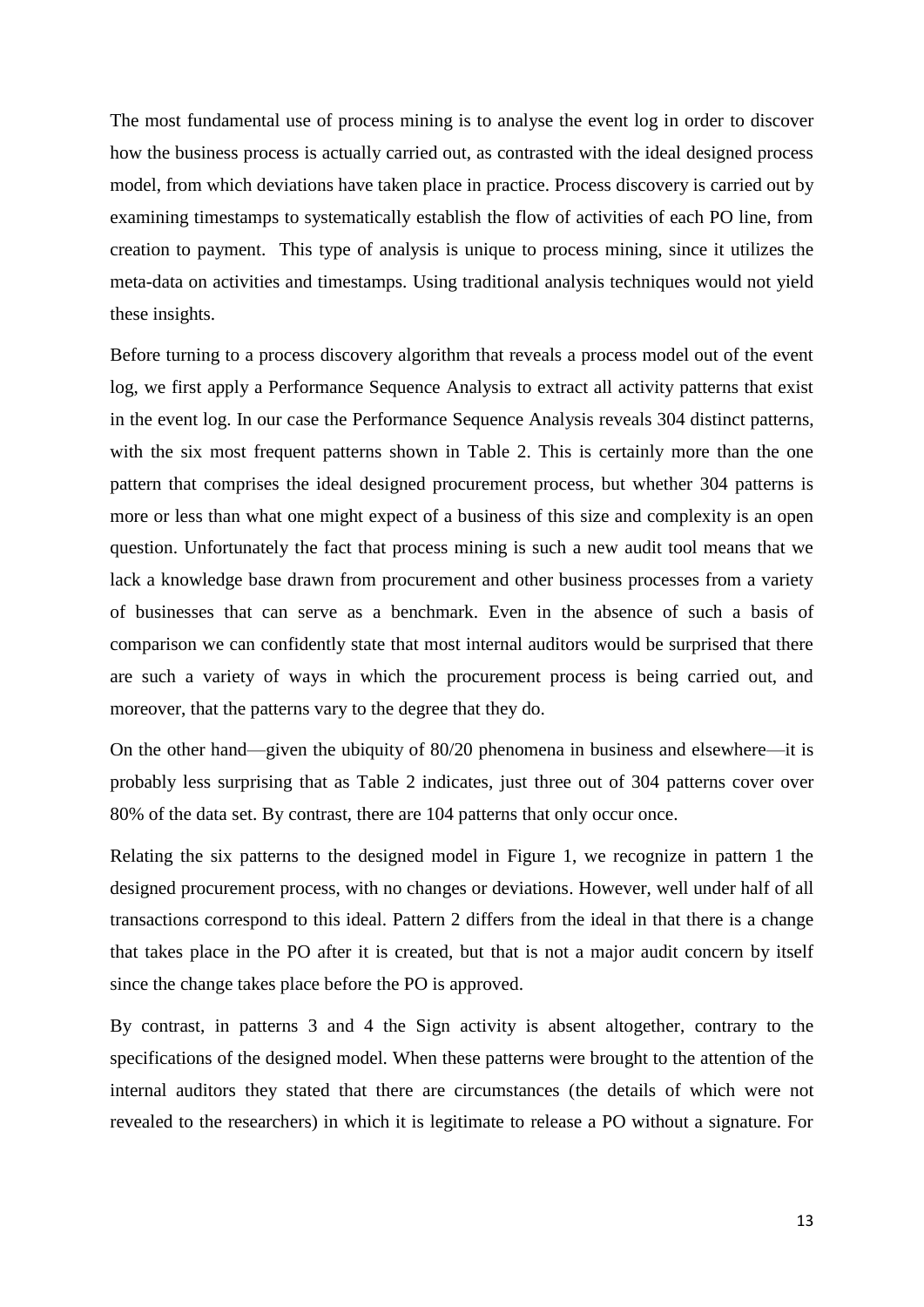example, one can hypothesize that some senior managers may have limits below which they can release POs on their own authority.

In patterns 3, 4 and 5 there is no Goods Receipt document entered into the ERP system. This can happen quite legitimately when the "good" in question is in reality a service for which there is no act of delivery to a shipping dock. In fact, in the case of such services the goods receipt indicator is supposed to be flagged off in the system to indicate that no GR entry is to be expected, but possibly this action is overlooked by originators. Clearly an auditor would likely want to investigate these patterns to ensure that they do indeed represent services rather than goods, and that the services purchased are appropriate to the business. In the last pattern, the IR and GR have switched their expected order. As depicted in Figure 1, though, these activities are allowed to appear in parallel order which would explain this phenomenon.

If several of just these six non-ideal patterns in Table 2 warrant some sort of further examination by internal auditors, then what of the remaining 297 patterns? One the one hand, one can dismiss them as non-material, encompassing as they do, less than 14% of all POs. On the other hand, that may be precisely why it is they that should be of the greatest concern to the internal auditors. As the audit standard AU 329 states, auditors are required to undertake analytic procedures in order to find the outliers that may indicate anomalies or fraud.<sup>11</sup>

Unfortunately we are unable to pursue this line of inquiry any further in this limited case study. As before, we are handicapped by the absence of benchmarks that would enable us to match the patterns in our procurement process against a known set of anomalous patterns. But the findings of this case study indicate why creating such a knowledge base through the more widespread application of process mining and dissemination of its results would be of value to auditors.

 $\overline{\phantom{a}}$ 

<sup>11</sup> *"A basic premise underlying the application of analytical procedures is that plausible relationships among data may reasonably be expected to exist and continue in the absence of known conditions to the contrary. Particular conditions that can cause variations in these relationships include, for example, specific unusual transactions or events, accounting changes, business changes, random fluctuations, or misstatements."* AU 329 [\(http://pcaobus.org/Standards/Auditing/Pages/AU329.aspx\)](http://pcaobus.org/Standards/Auditing/Pages/AU329.aspx)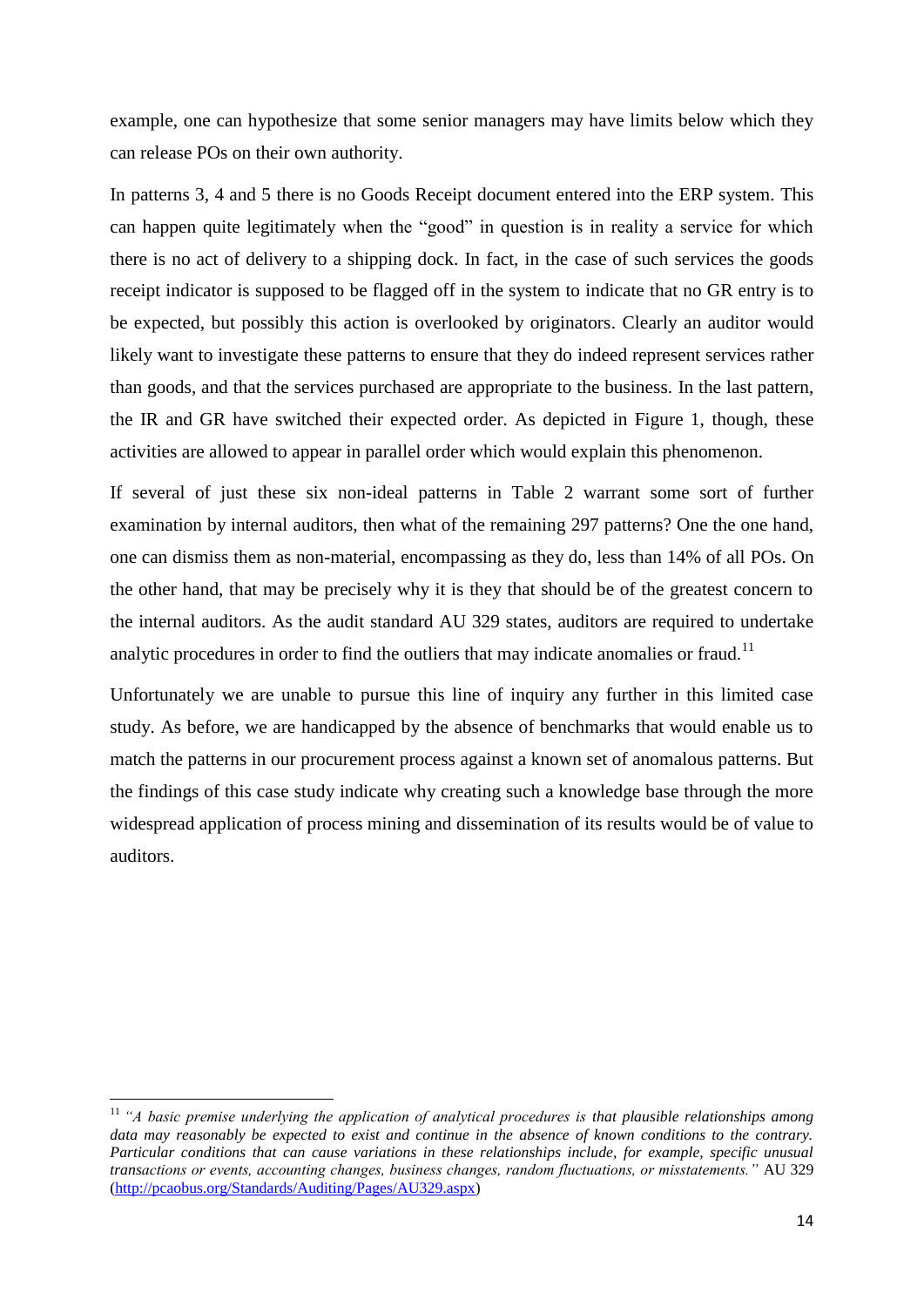|                | <b>Pattern</b><br><b>Frequency</b>                                                                          |        |               | <b>Cumulative</b><br>total |       | throughput time (days) |     |        |  |
|----------------|-------------------------------------------------------------------------------------------------------------|--------|---------------|----------------------------|-------|------------------------|-----|--------|--|
| <b>Pattern</b> | <b>Sequence</b>                                                                                             | #      | $\frac{0}{0}$ | $\frac{0}{0}$              | avg   | min                    | max | st.dev |  |
|                | Create $PO \rightarrow Sign \rightarrow Release \rightarrow GR \rightarrow IR \rightarrow Pay$              | 11,608 | 44.3%         | 44.3%                      | 27.78 | 1                      | 334 | 20.05  |  |
|                | Create PO $\rightarrow$ Change Line $\rightarrow$ Sign $\rightarrow$ Release $\rightarrow$ GR $\rightarrow$ |        |               |                            |       |                        |     |        |  |
| 2              | $IR \rightarrow Pay$                                                                                        | 6,955  | 26.6%         | 70.9%                      | 32.33 | 2                      | 343 | 57.72  |  |
| 3              | Create PO $\rightarrow$ Change Line $\rightarrow$ Release $\rightarrow$ IR $\rightarrow$ Pay                | 2,488  | 9.5%          | 80.4%                      | 75.63 | 3                      | 344 | 38.99  |  |
| $\overline{4}$ | Create $PO \rightarrow$ Release $\rightarrow$ IR $\rightarrow$ Pay                                          | 640    | 2.4%          | 82.8%                      | 16.8  | 3                      | 338 | 26.38  |  |
|                | Create PO $\rightarrow$ Change Line $\rightarrow$ Sign $\rightarrow$ Release $\rightarrow$ IR $\rightarrow$ |        |               |                            |       |                        |     |        |  |
| 5              | Pay                                                                                                         | 491    | 1.9%          | 84.7%                      | 50.85 | 6                      | 237 | 24.07  |  |
|                | Create PO $\rightarrow$ Change Line $\rightarrow$ Sign $\rightarrow$ Release $\rightarrow$ IR $\rightarrow$ |        |               |                            |       |                        |     |        |  |
| 6              | $GR \rightarrow Pay$                                                                                        | 393    | 1.5%          | 86.2%                      | 56.36 | 9                      | 295 | 40.16  |  |

**Table 2: Most frequent patterns in the event log**

In the absence of a suitable benchmark, we proceed in our analysis of the discovered process patterns by comparing them against each other by using a process discovery algorithm to analyze the sequence of activities within these patterns. Given the large number of patterns, some with a large number of activities (up to a maximum, recall, of 309 activities), simple observation no longer suffices to analyze the patterns, hence the use of a systematic algorithm to better visualize them.

To begin with, we apply the Fuzzy Miner algorithm of Günther and van der Aalst [\(2007\)](#page-25-7), using its default settings. This algorithm filters for the typical issues encountered with large data sets such as completeness and noise and then simplifies and visualizes complex processes. The output is depicted in Figure 2. The thicker the line, the more frequently a sequence of activities occurs. The core process shown corresponds to the designed process, as one might expect, given the frequencies in Table 2. The deviations are a Change Line that often occurs between the creation of the PO and the Sign as in pattern 2 in Table 2, and we note the existence of loops on every activity but the creation. There is also some interaction between the payment and the invoice receipt, which was established to be legitimate after discussion with the process owners and the internal auditors.

Using the default settings in this analysis only reveals the core sequences in the event log. To uncover the less frequently followed sequences, we set lower thresholds of the metrics in the algorithm, resulting in the model in Figure 3.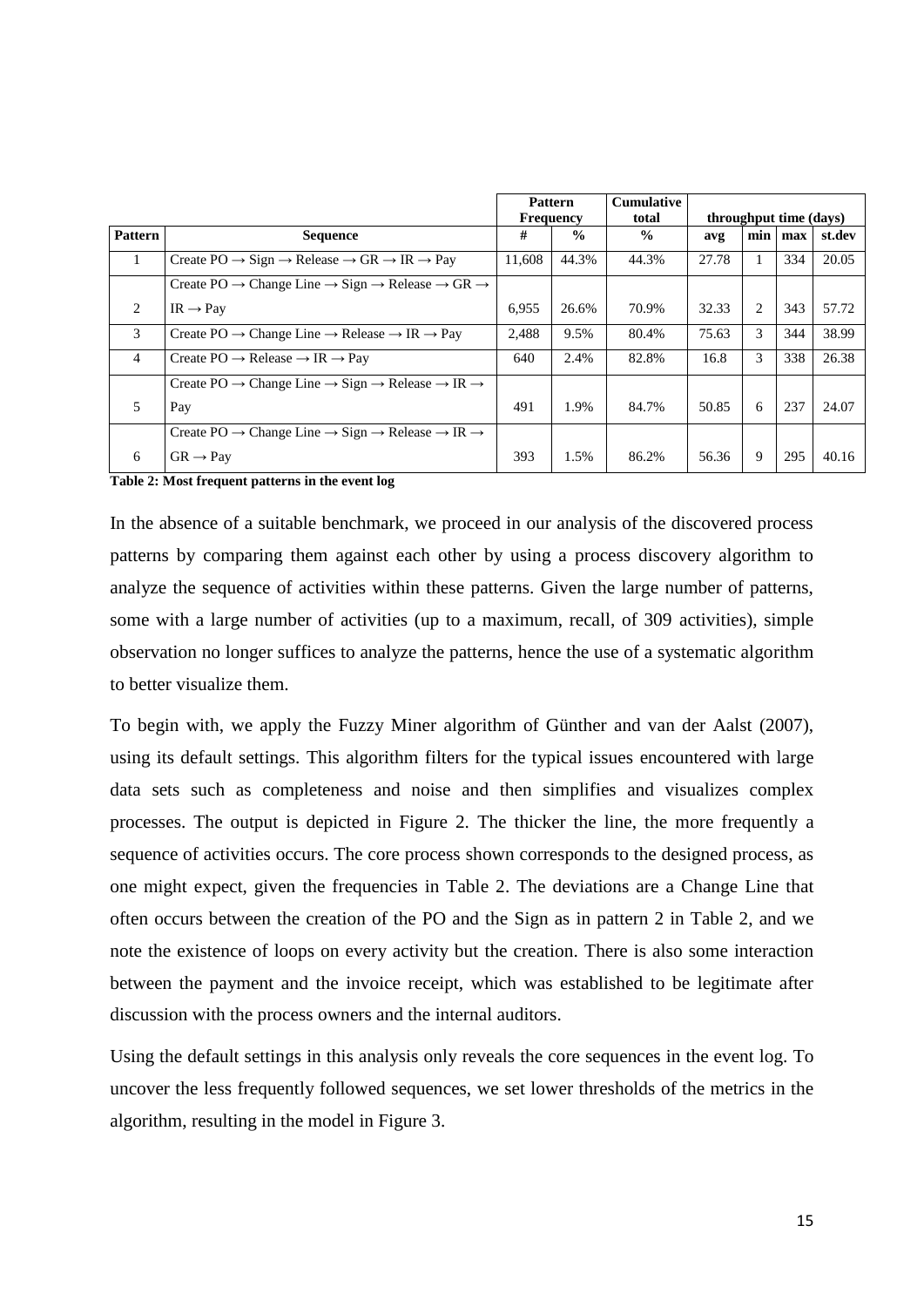

**Figure 2. Output of Fuzzy Miner with Figure 3. Output of Fuzzy Miner default settings to uncover the core process in the event log. with lower threshold settings to reveal less-**

**frequent flows**

In Figure 3 we see a more complex process with extra flows (*edges*). However, we have to be careful with interpreting these extra flows, because there could be an AND or an OR relationship behind an edge. For instance, there could be a particular flow like Sign  $\rightarrow$  IR depicted while in fact this is part of an AND relationship like "after Sign: Release AND IR occur". Further, the fact of having extra flows does not, by itself, indicate that there is a control failure or fraud taking place, but such transactions need to be examined in a verification phase.

In order to better identify the flows that require further investigation, we specifically check using a Linear Temporal Logic algorithm whether the extra flows depicted above also really prevail in this order. This check is performed on the whole population set, exploiting the meta-data on activities and timestamps. The results of the checks are summarized in Table 3.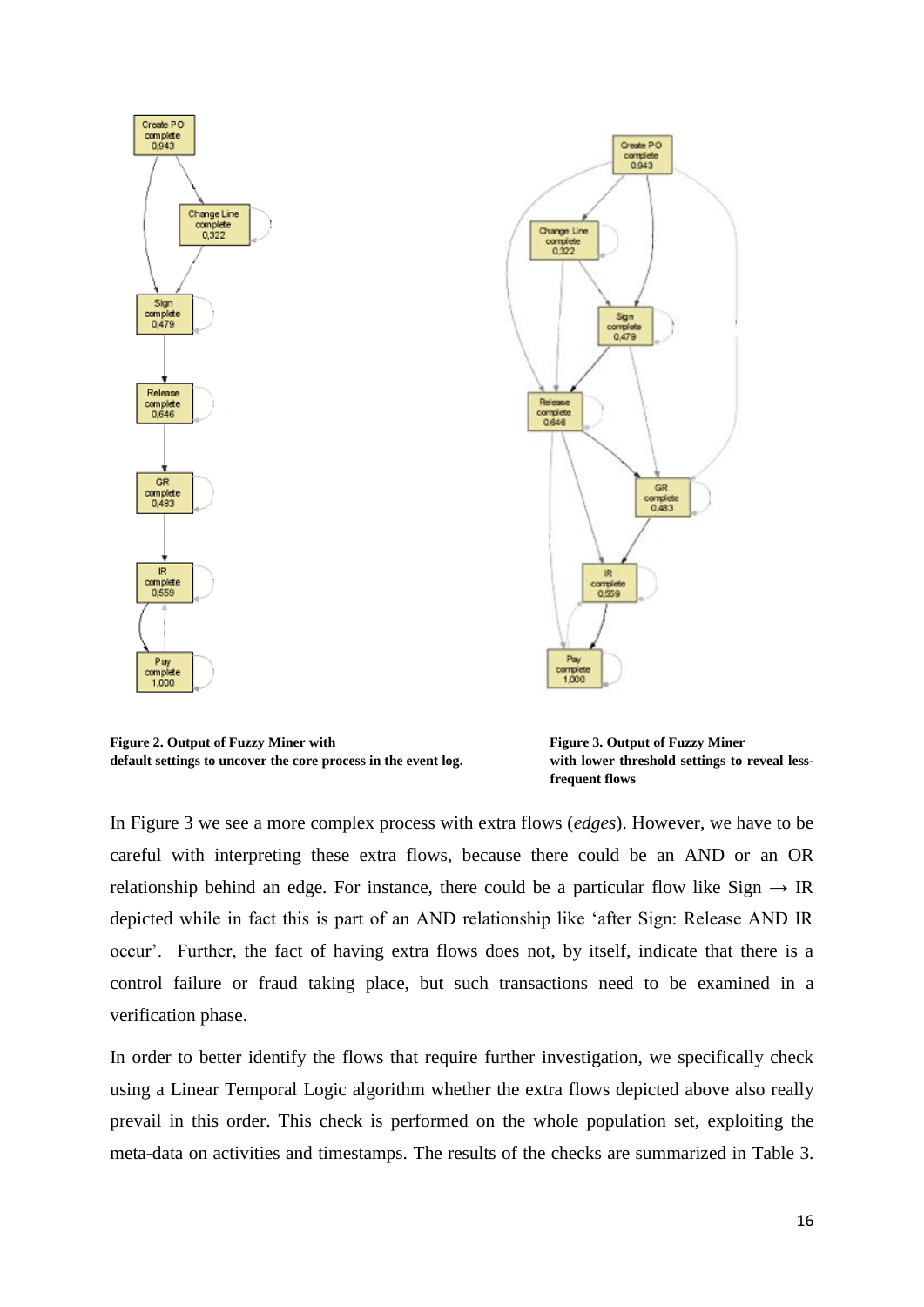Notice that the flows shown in Table 3 are only subsets of complete audit trails, and unlike the entries in Table 2, they do not show a complete pattern.

We find that only the sequence Create  $PO \rightarrow GR$  does not occur in the event log but that all other conceivable flows do in some part of the various patterns. For example, flows 2 and 3 are absent a Sign activity. Upon questioning of our process experts, it was established that there are situations where a release alone is sufficient for approval, but only when additional conditions are met (maximum amount and specific document type). Whether these conditions were met in these cases cannot be established using the process discovery toolset, but will be examined below in the verification phase of process mining.

There are also eleven cases where a Sign was immediately followed by a Goods Receipt. This is in violation of ICFR where a GR can only take place after a release. While these cases were subsequently cleared by further investigation, the process mining was clearly successful in discovering flows that did need to be investigated by the internal auditors. The Sign activities which occur at PO header level and not at the detailed process instance level were all triggered by a change in another item line than the process instance itself. The GR activity on the other hand is related to the process instance itself and was not associated with the Sign that took place just before the GR. The flows Release  $\rightarrow$  IR and Release  $\rightarrow$  Pay both stress the importance of the Goods Receipt indicator. The business makes it permissible to discard the GR activity, but the Goods Receipt indicator needs to be flagged off in that case. Whether this procedure was complied with will also be examined during the verification phase. Finally, flows 6 and 7 stress the importance of examining whether there exists for each payment a corresponding invoice. This too will be checked in the verification phase.

|                | Extra flows                       | <b>Occurrences</b> | <b>Result</b>                                |
|----------------|-----------------------------------|--------------------|----------------------------------------------|
| -1             | Create $PO \rightarrow GR$        | $\Omega$           | OK                                           |
| 2              | Create $PO \rightarrow$ Release   | 739                | Verification required for omitting Sign      |
| 3              | Change Line $\rightarrow$ Release | 2.790              | Verification required for omitting Sign      |
| $\overline{4}$ | $Sign \rightarrow GR$             | 11                 | Further investigation $\rightarrow$ OK       |
| .5             | Release $\rightarrow$ IR          | 4.973              | Verification required on GR indicator        |
| 6              | $Release \rightarrow Pay$         | 244                | Verification required on GR indicator and IR |
| 7              | $Pay \rightarrow IR$              | 227                | Verification required on IR                  |

**Table 3. Results of explicit checks on the extra edges in the Fuzzy Miner output**

As a last, very rudimentary control, we check whether each PO process instance has at least one release activity in its pattern. We find three cases out of the population of 26,185 cases where there is no release. On two occasions that is due to a process instance that was created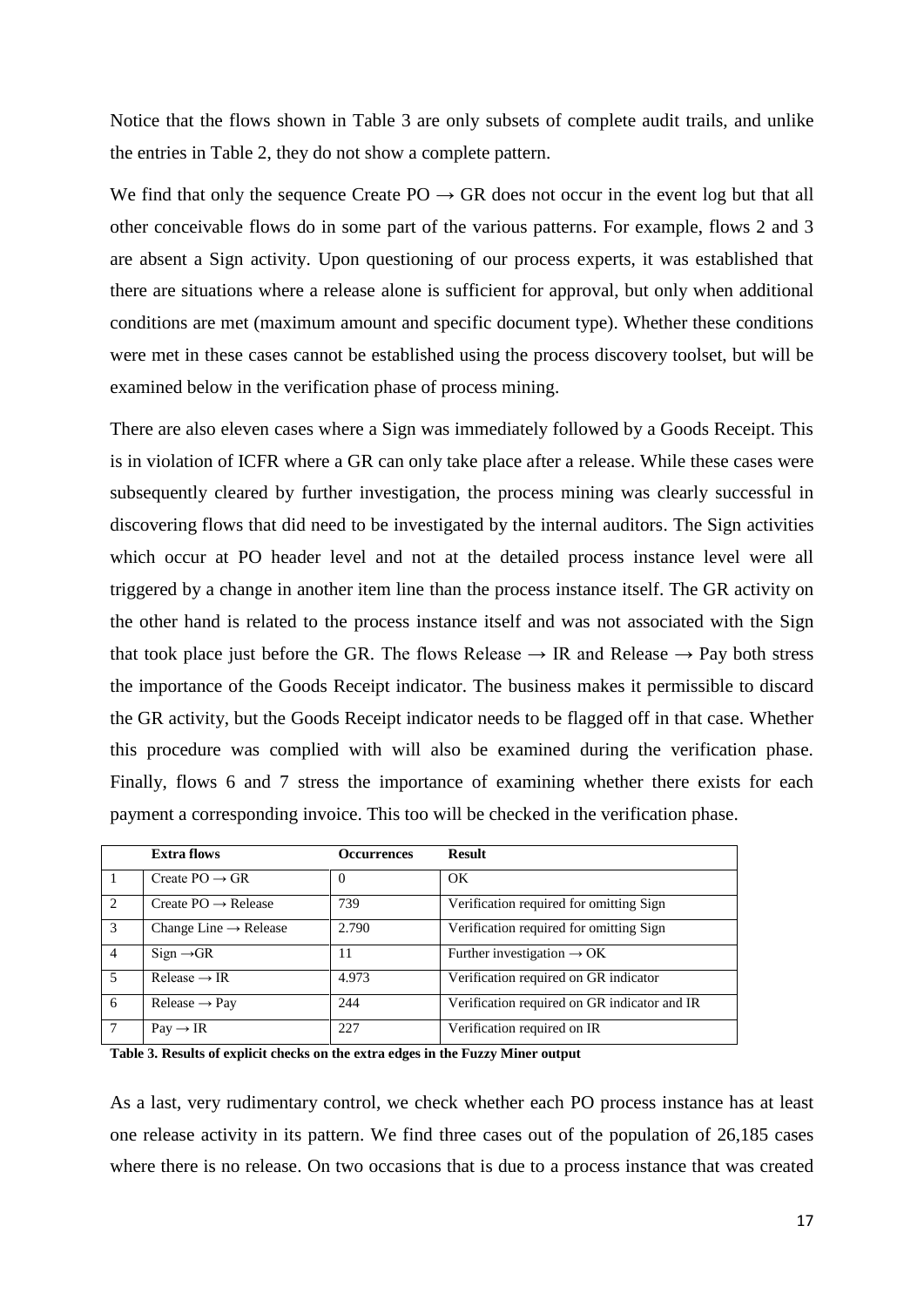by a batch file, was paid and subsequently reversed. Somehow these two transactions got through the system without an approval. In the third case further investigation revealed that the approval has been taken place outside the SAP workflow which is why it was not in recorded event log.

There is more analysis that could be conducted of these patterns, incorporating, for instance, the data shown on Table 2 of their throughput time. But the aim of this paper is not the comprehensive examination of the event log, but rather, to establish that there is value added to process mining. Clearly the process discovery task revealed numerous examples of audit relevant information which warranted further investigation by the internal auditors, which is support for our assertion. We now turn to the other process mining tasks to better define the potential contribution of process mining to internal auditing.

### **6.2 Role Analysis**

Role analysis exploits the presence of meta-data on activities and originators in the event log to examine the part played by employees in the procurement process. Particularly following the passage of the Sarbanes Oxley Act in 2002, businesses have invested heavily on preventive controls on segregation of duties (SOD), in order to ensure that the same individual is not responsible for all critical steps in a process, such as both creating and signing POs.

On the other hand, since an individual often executes several activities, they can have multiple roles in overlapping processes, and in addition, the inherent flexibility in ERP systems can lead to slippages in control over time as personnel change their employment status or their roles. Hence there is a need not just for tests of controls, but also tests of detail for the roles actually played by employees in carrying out the procurement process.

In our case study, three fundamental SOD controls are meant to be followed in the procurement cycle:

- 1. The Sign and Release activities for a given PO should be undertaken by two distinct individuals.
- 2. The Goods Receipt and Invoice Receipt activities for a given PO should be undertaken by two distinct individuals.
- 3. The Release and Goods Receipt activities for a given PO should be undertaken by two distinct individuals.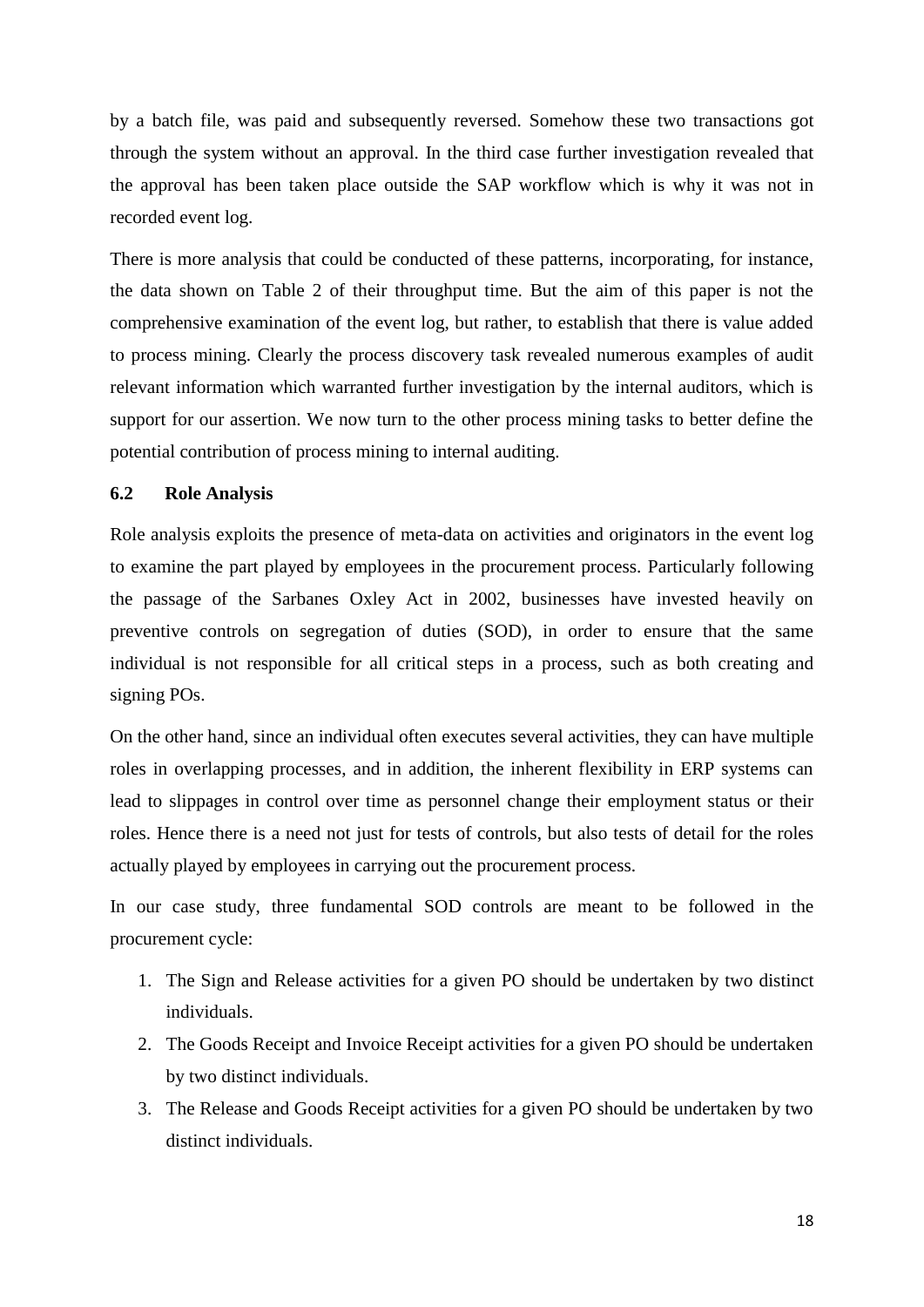As the first step in undertaking the role analysis, we created an Originator-Task matrix from the event log which details the number of times an individual executes a particular activity. From this matrix we can conduct a preliminary check as to whether some individuals execute an impermissible double role. With 272 originators in this case study, the full table is too large to show, but from the excerpt presented in Table 4 we find, for example, that individual "...1" undertakes both the Sign and the Release activity. Similarly, individual "...4" undertakes both Goods Receipts and releases. No example of an individual combining the GR and IR roles is found in the matrix. It is important to note, however, that the matrix is a very preliminary analysis in that it only shows total activities, and not activities isolated by the process instance. Thus the 11 cases which individual "…1" released may or may not coincide with the 171 that he or she signed, and there is obviously no violation of SOD controls if they do not overlap. The situation could simply reflect a reassignment of responsibilities, perhaps due to a promotion of the individual involved, or the need to temporarily replace an absent colleague in the Sign role. Hence, identifying individuals with combined roles only highlights audit relevant information that warrant further investigation by the internal auditors, but by using the tools of process mining we can also test SOD controls more comprehensively, on a case by case basis.

| Originator | 1. Create PO   | 2. Sign        | 3. Release | 4. GR          | 5. IR        | <b>6. Pay</b> | <b>Change Line</b> |
|------------|----------------|----------------|------------|----------------|--------------|---------------|--------------------|
| $\dots 1$  | $\theta$       | 171            | 11         | $\theta$       | $\theta$     | $\Omega$      | $\Omega$           |
| $\dots$ .2 | $\overline{0}$ | $\overline{0}$ | $\theta$   | $\mathbf{0}$   | 280          | 310           | $\theta$           |
| $\dots$ 3  | $\overline{0}$ | $\Omega$       | 23         | $\overline{0}$ | $\Omega$     | $\theta$      | $\theta$           |
| $\dots$ 4  | $\mathbf{0}$   | $\overline{0}$ | 42         | 42             | $\mathbf{0}$ | $\theta$      | $\theta$           |
| $\dots 5$  | $\Omega$       | 24             | $\theta$   | $\mathbf{0}$   | $\Omega$     | $\Omega$      | $\theta$           |
| $\dots6$   | 152            | $\Omega$       | $\Omega$   | 189            | $\Omega$     | $\Omega$      | 204                |
| $\dots 7$  | $\mathbf{0}$   | $\theta$       | 10         | $\mathbf{0}$   | $\theta$     | $\theta$      | $\theta$           |
| $\dots 8$  | $\mathbf{0}$   | $\Omega$       | 66         | $\theta$       | $\Omega$     | $\Omega$      | $\Omega$           |
| $\dots 9$  | $\mathbf{0}$   | $\Omega$       | Ι.         | $\theta$       | $\Omega$     | $\Omega$      | $\theta$           |
| $\dots 10$ | 207            | 241            | $\Omega$   | 199            | $\Omega$     | $\Omega$      | 155                |
| $\dots 11$ | $\Omega$       | $\Omega$       | $\Omega$   | 15             | $\Omega$     | $\Omega$      | 11                 |
| $\dots 12$ | 4572           | 259            | $\Omega$   | 4517           | $\Omega$     | $\Omega$      | 244                |
| $\dots 13$ | $\cdots$       | .              | $\cdots$   | .              | $\cdots$     | $\cdots$      | .                  |

**Table 4: Excerpt of Originator-Task matrix**

Given the size of the Originator-Task matrix, visual inspection is not an appropriate to detect all suspect SOD instances and hence we utilise a Linear Temporal Logic tool to check whether the three fundamental SOD controls hold for each PO.

The first assertion—that Sign and subsequent Release of a PO are by two distinct individuals—needs to be tested pairwise, since there can be multiple signs and releases for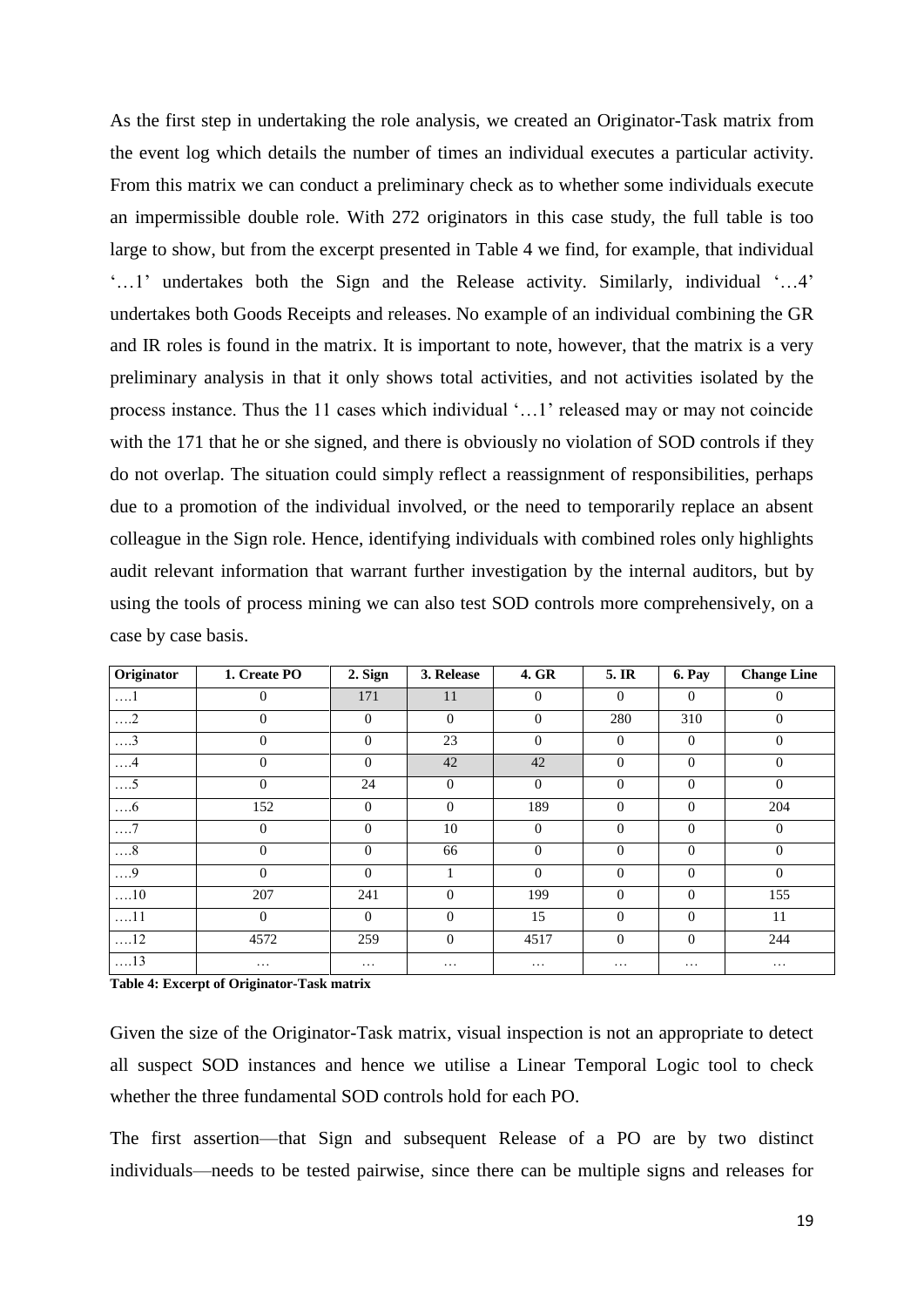one process instance (though this should not happen in the designed process, in reality, as the process discovery showed, there are numerous variations and loops in the actual process). For instance if a release takes place and then a line is changed, the next Sign is allowed to be performed by the previous releaser. That is not an issue with the other two SOD controls.

After testing the entire population of 26,185 POs we can conclude that the first two SOD controls hold without violation in the investigated event log. Concerning the third assertion, 175 violations were found. Close examination revealed that these exceptions involved only three individuals. One individual violated the SOD control on GR and Release 129 times, another individual incurred 42 violations, while the third individual did so four times.

These 175 cases revealed by the role analysis task are clearly audit relevant information and demonstrates the value this type of process mining can have in internal auditing. This evidence was handed over to the internal auditors for follow up investigation. For reasons of confidentiality, we cannot discuss the outcome of that investigation.

### **6.3 Verification by Attribute Analysis**

The discussion of the two previous process mining tasks indicate that some outcomes need further investigation to assess whether or not they represent violations of controls. Some of this investigation has to be undertaken manually by the internal auditors, but in other cases it can be done through further process mining tasks, by exploiting the information on attributes of the process instances available in the event log.

As mentioned above, an attribute may contain information on the process instance itself or on an activity the process instance is submitted to. The analyses in this section are a direct response to the output of the activity patterns found in the primary analyses, reported in Tables 2 and 3. A first analysis compares the references of the payment activities with the references of the IR documents, to check whether there is an accompanying invoice for each booked payment. Both reference numbers of the payment and the invoice are stored in the event log as attributes. This test resulted in 46 incorrect process instances, encompassing 265 stand alone payments. One process instance has 131 pay activities without a corresponding IR, another 75, and yet another, 10. The remaining process instances only have one, two or three stand alone payments. There were 17 originators responsible for these payments. One of these originators is responsible for 216 out of the 265 payments. Two other individuals have respectively 18 and 12 stand alone payments on their account.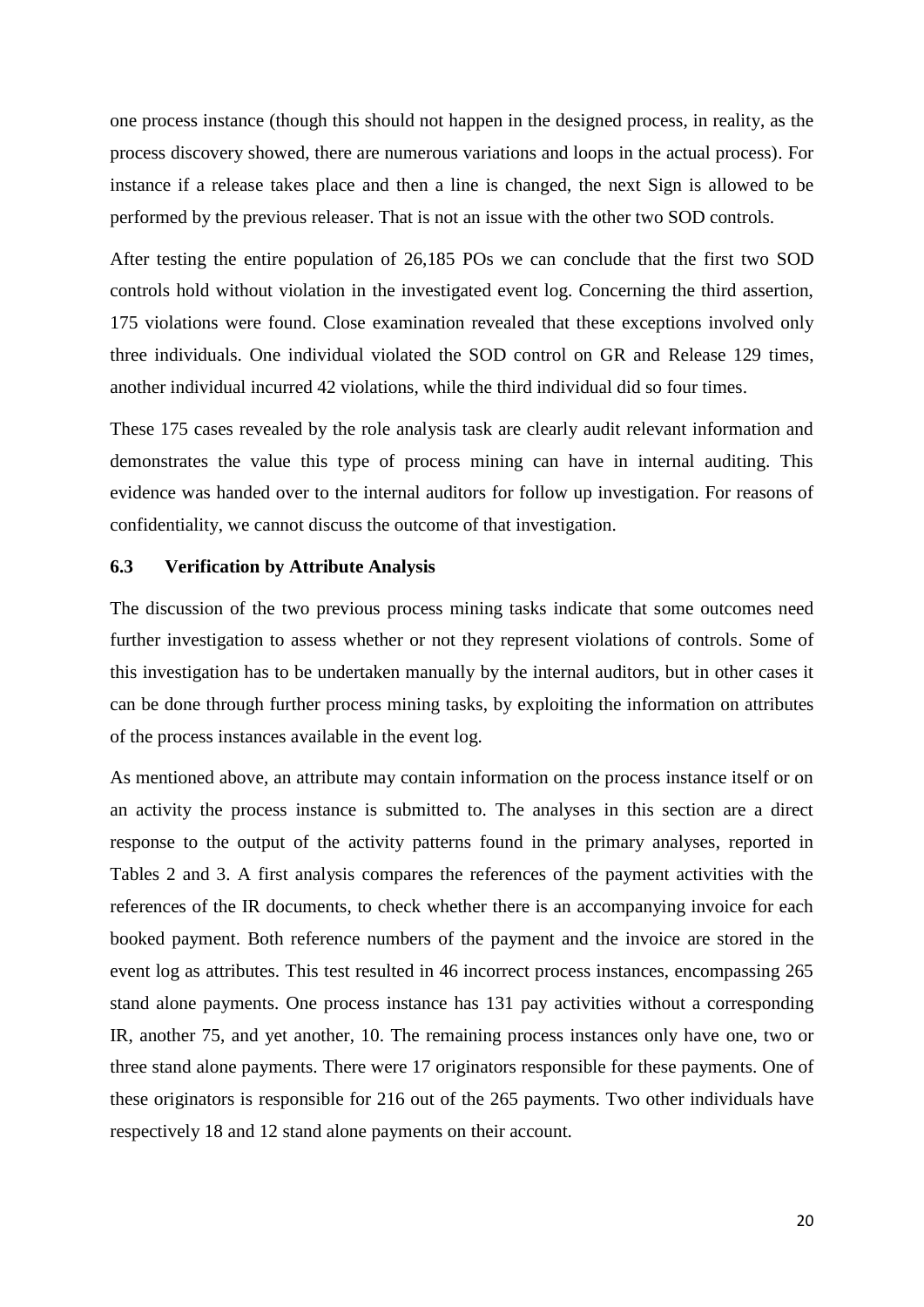These payments were all investigated (manually) to check whether the payments could have been based on a "Subsequent Debit", which is an acceptable alternative document for a standard invoice. This indeed appears to be the case with all these payments. The question remains, for follow up investigation, why all these bookings are based on this type of document instead of on a regular invoice.

A second analysis, also as a follow-up of the revealed patterns in the process discovery task, investigates the functioning of the Goods Receipt indicator. If this indicator is flagged on, the accompanying process instance should have a GR before it can be paid. We tested whether all cases without a GR indeed had a Goods Receipt indicator that was turned off. There were three cases where this assertion did not hold, indicating a breach in the configuration settings of the ERP system. As discussed above, in this context it would be useful to have an attribute on whether this case refers to services or goods. That there is no such field in the ERP system could be considered a shortcoming revealed by process mining.

The last attribute analysis verifies whether the internal conditions of the organization are met when there is no Sign in the activity pattern. There were 742 cases (2.8% of the total) which both lacked a Sign activity and failed to meet the conditions under ICFR where such an omission is permissible. This evidence was handed over to the internal auditors for follow up investigation. Once again, for reasons of confidentiality, we cannot discuss the outcome of that investigation.

### **6.4 Social Network Analysis**

The originator entry in the event log allows us to construct a social network of all employees involved in the procurement process. In Figure 4 the social network of all the employees is depicted, with each circle representing one out of the 272 individuals in our population. The range of interactions between such a large numbers of employees results in an output that is difficult to gain much insights from. Where social network analysis is particularly valuable is when it can be focused on a specific subgroup of interest.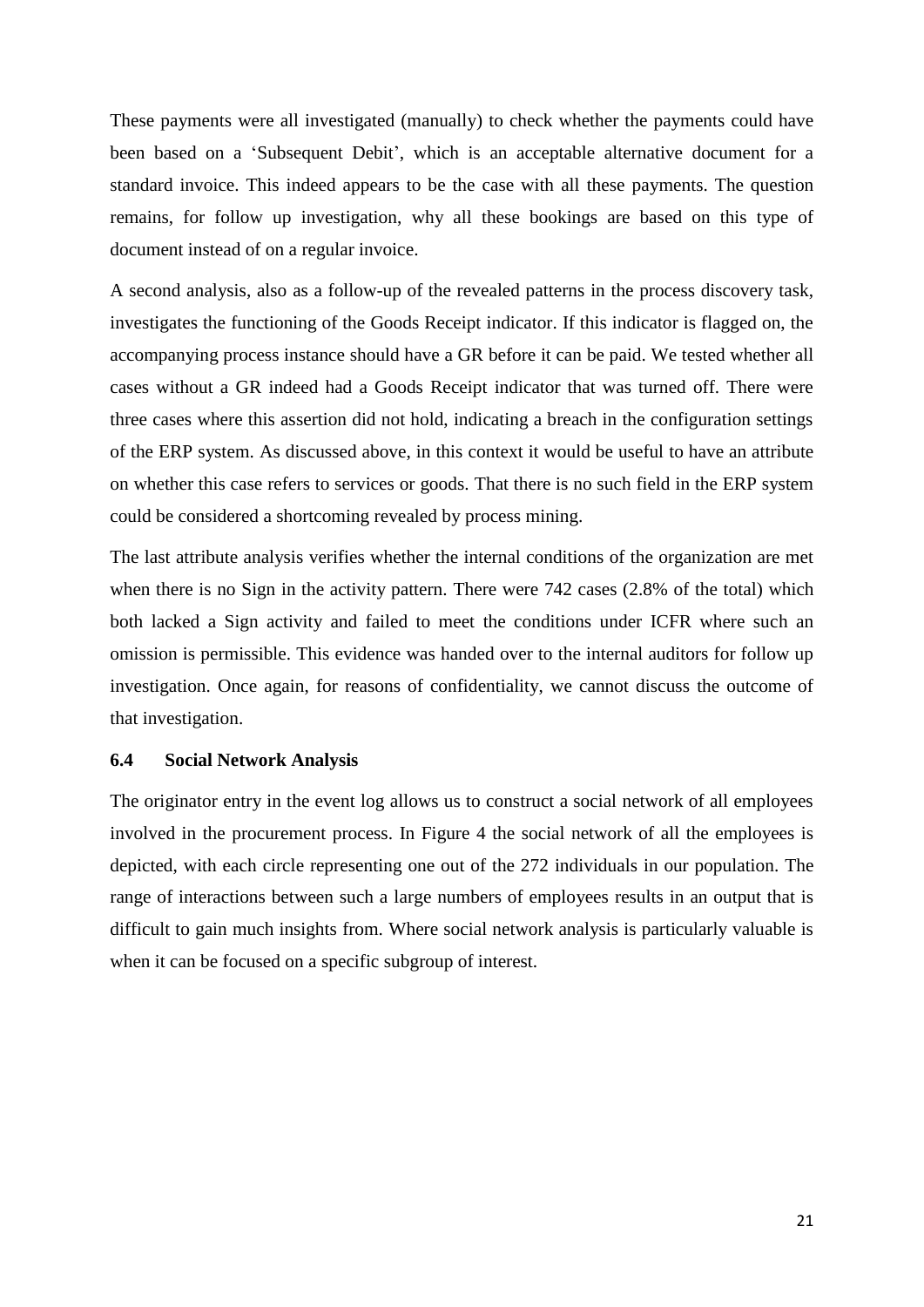

F**igure 4: Social Network of all originators in the procurement process**

Hence we undertook a social analysis of the subgroup of 175 cases by three individuals that the role analysis revealed were in violation of the SOC control concerning the activities "release" and "Goods Receipt" being undertaken by the same individual. The social network analysis centers on the three originators directly responsible for the violation and maps which other employees interacted with them in the event log.

We determined that in total, 21 other individuals were involved with the three primary originators across the 175 cases. The social network of these 24 individuals for these cases is depicted in Figure 5. As can be seen, there are three distinct clusters, with the three individuals violating the segregation of duty controls shown in the central position of each cluster (these three employees are identified by the standalone [red] arrow  $\rightarrow$ ). This map of their social networks provides the opportunity to compare the designed organizational structure with the actual network.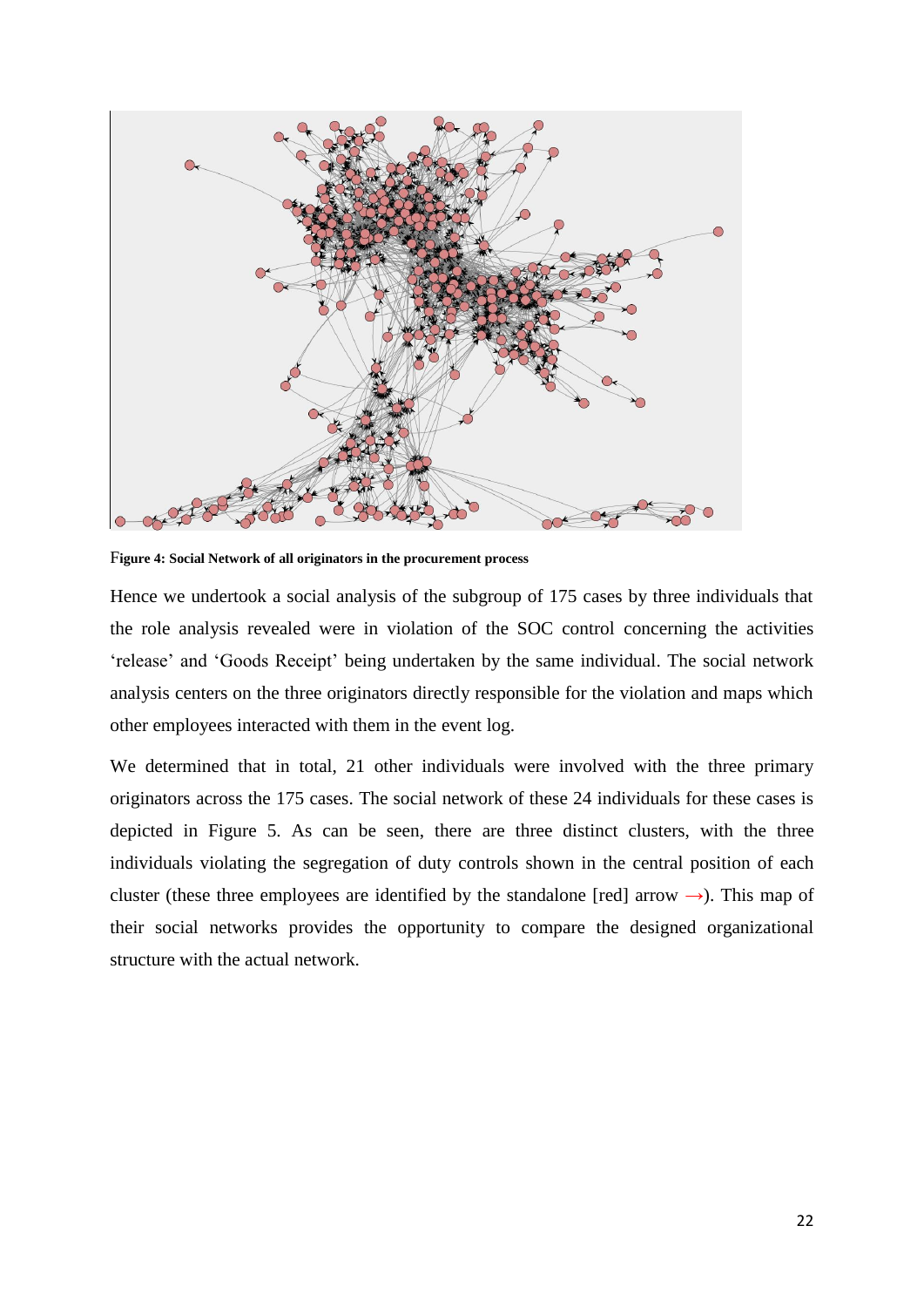

**Figure 5: Social Network of 175 cases by three individuals violating SOD controls on Receive and GR**

Another interesting subgroup to visualize is the social network of the individuals involved with the 742 cases identified by the attribute analysis where no Sign was present and the conditions for this exception were not met. As before we construct a social network diagram by using the originator entries in the event log cross-referenced against the 742 process instances. We see from the diagram in Figure 6 of this social network that there are three clusters of employees, with two of the clusters connected to each other by two individuals who are involved with both groups. By contrast, the third group is both completely isolated and involves very few individuals.

A social network analysis is not an end in itself, but a means towards obtaining insights into the meaning and motivation of transactions through understanding how the individuals involved relate to each other in an organization. As Jans et al. (2010) speculated, social network analysis may be a way of tackling one of the most intractable problems facing auditors: collusive fraud. The clusters shown in Figures 5 and 6 are not evidence per se of such fraud, but at least it limits the scope of the follow up internal audit investigation to a manageable subset of all employees. The real value added comes when, as we have done here, social network analysis is combined with other process mining tasks, such as process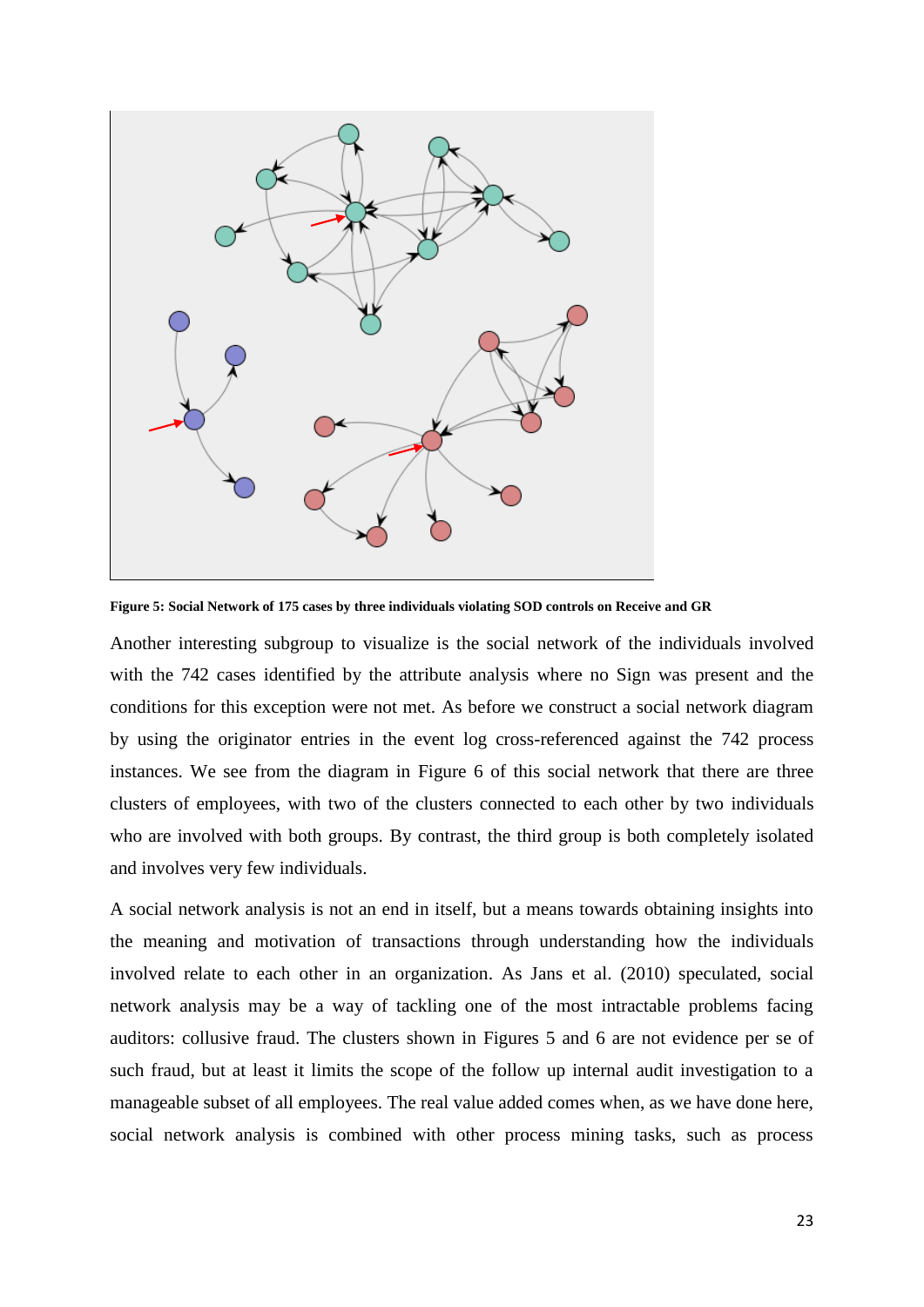discovery and role analysis. This exploits the full dimensionality of the data in the event log and focuses attention on the most serious violations of controls.

Ultimately any evidence obtained from a social analysis needs to be handed over to the internal auditors for subsequent analysis. Given the outcomes reported from the prior process mining analyses, it would not come as a surprise that for reasons of confidentiality, we cannot discuss the outcome of that investigation.



**Figure 6: Social Network of the 742 cases without Sign and in violation of controls** 

# **7. Conclusion**

The purpose of this paper was to establish whether process mining can add value to internal auditing, as proposed by Jans et al. (2010). In this case study we had the unique advantage of having access to data that had already been audited by the business's internal auditors, thus providing a benchmark to assess the incremental contribution of process mining in uncovering audit relevant information not previously detected by the standard audit procedures.

As a matter of fact, in their review the internal auditors did not find any material ICFR weakness with the procurement process and judged that its SAP® controls were appropriately set to ensure a strong control environment. By contrast, using four different analysis tasks from the process mining toolkit, we were able to identify numerous audit relevant transactions that warranted further investigation by the internal auditors: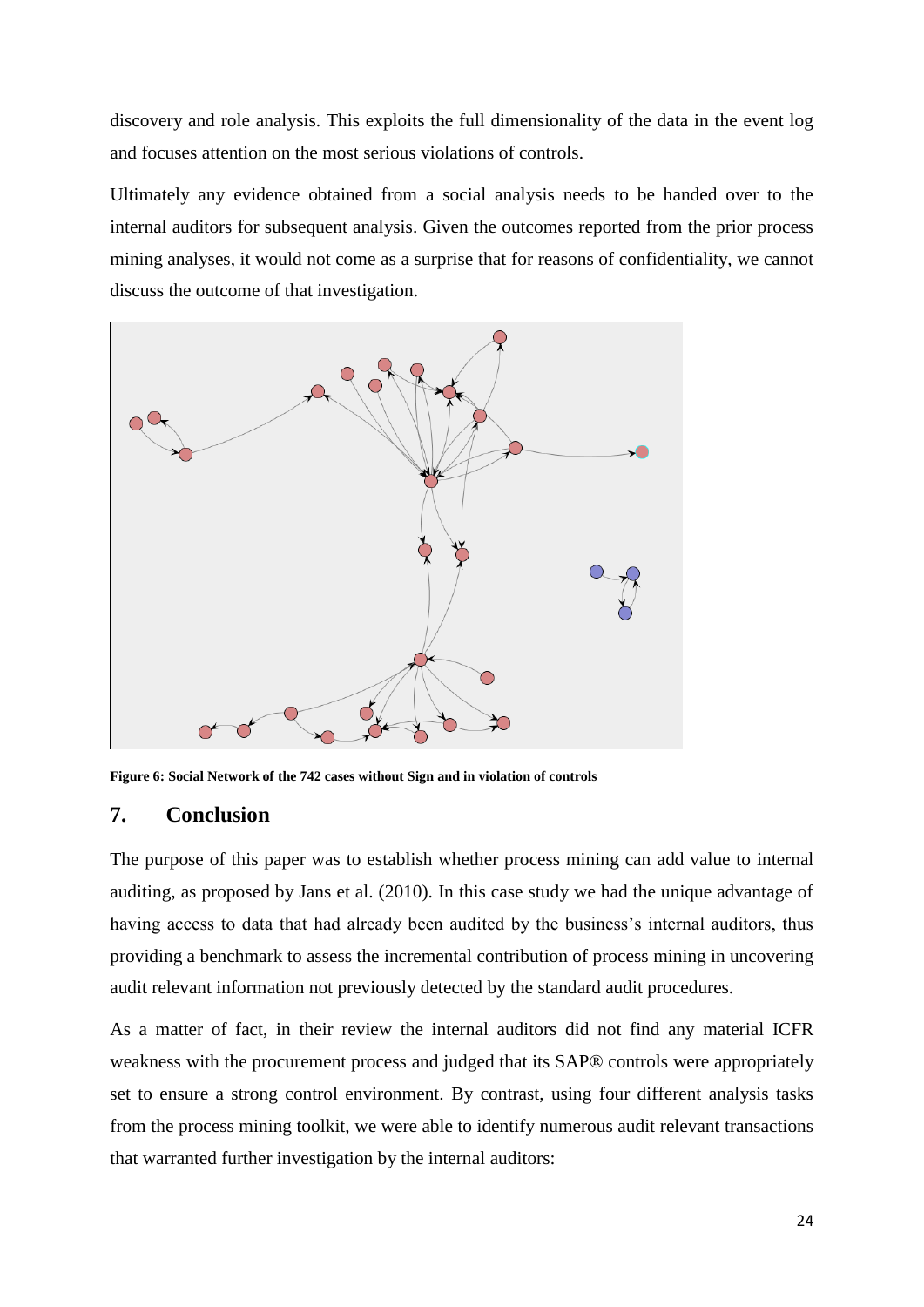- Three PO's which passed through the procurement process without any Sign or Release, in violation of control procedures.
- 175 violations of the segregation of duty principle that requires Goods Receipt and Release to be undertaken by distinct individuals.
- 265 payments which did not have a matching invoice.
- 3 PO's which did not show a Goods Receipt entry in the system, although the Goods Receipt indicator was flagged.
- 742 cases which did not show a Sign activity, though the conditions for this exception were not met.

We attribute our results to three distinct advantages of process mining over the standard audit procedures used by the internal auditors:

- 1. The richness of the event log which contains input and meta-data, as well as a comprehensive set of attributes, all systematically ordered by time and originator.
- 2. The ability to analyze the entire population instead of being forced to use only a sample.
- 3. Being able to obtain and visualize a process-view, which also led to more identified ICFR issues in the studies of Kopp and O"Donnell [\(2005\)](#page-26-0) and Bierstaker et al. [\(2009\)](#page-25-0).

Of course, the identified ICFR issues represented only a small fraction of the total population, but that by itself does not indicate a reduced value to internal auditing since AU 329 explicitly requires auditors to seek out outliers, they being the most likely indication of fraud and other reporting problems. Moreover, the fact that anomalous transactions are rare demonstrates the power of process mining, particularly considering that the standard audit procedures failed utterly to detect any of these issues.

A limitation of our case study research approach is its lack of generalizability, but that is an issue only for the specific results and not for the general conclusion that process mining can find audit relevant issues that standard audit procedures cannot. Our sample was chosen more or less randomly, based on data availability, and there is no reason to imagine that the results would be substantially different with a different sample drawn from a different business. At any rate, the results of this paper strongly argue that research into the application of process mining in the audit domain continue, both to validate our conclusions and to provide benchmarks to internal auditors for their own process analysis.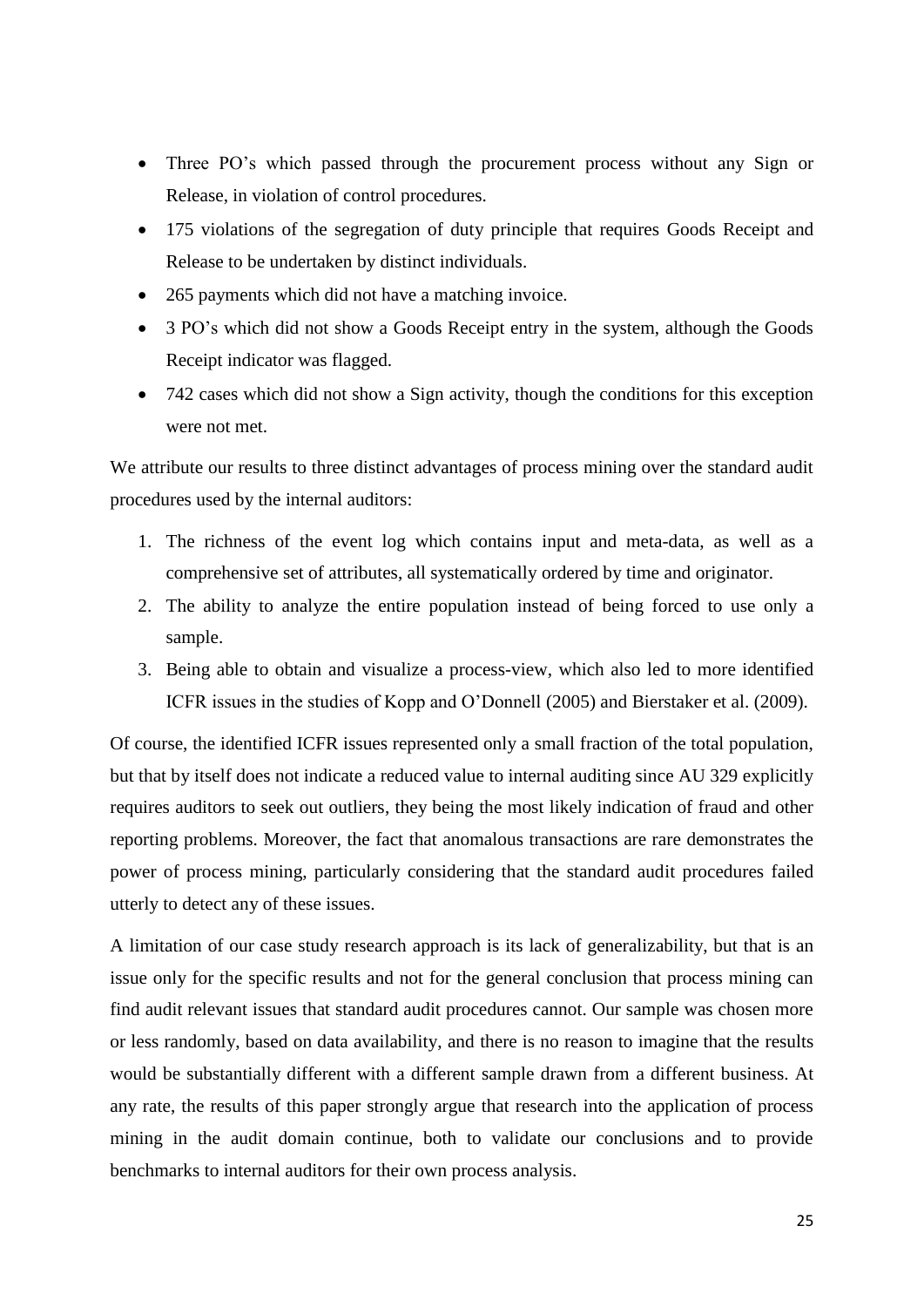### **REFERENCES**

- <span id="page-25-2"></span>Agrawal, Rakesh, Dimitrios Gunopulos, and Frank Leymann. 1998. Mining process models from workflow logs. In *Advances in Database Technology — EDBT'98*, edited by H.-J. Schek, G. Alonso, F. Saltor and I. Ramos: Springer Berlin / Heidelberg.
- Bhattacharya, Sukanto, Dongming Xu, and Kuldeep Kumar. 2011. An ANN-based auditor decision support system using Benford's Law. *Decision Support Systems* In Press, Accepted Manuscript.
- <span id="page-25-0"></span>Bierstaker, J. L., J. E. Hunton, and J. C. Thibodeau. 2009. Do Client-Prepared Internal Control Documentation and Business Process Flowcharts Help or Hinder an Auditor's Ability to Identify Missing Controls? *Auditing: A Journal of Practice & Theory* 28 (1):79-94.
- <span id="page-25-3"></span>Bozkaya, M., J. Gabriels, and J.M. van der Werf. 2009. Process Diagnostics: A Method Based on Process Mining. Paper read at International Conference on Information, Process, and Knowledge Management (eKNOW), February, 1-7, at Cancun, Mexico.
- Brown, C. E. 1991. Expert Systems in Public Accounting Current Practice and Future-Directions. *Expert Systems with Applications* 3 (1):3-18.
- Brown, Carol E., and David S. Murphy. 1990. The Use of Auditing Expert Systems in Public Accounting. *Journal of Information Systems* 4 (3):63-72.
- <span id="page-25-1"></span>Carnaghan, C. 2006. Business process modeling approaches in the context of process level audit risk assessment: An analysis and comparison. *International Journal of Accounting Information Systems* 7 (2):170-204.
- Cook, J. E., and A. L. Wolf. 1998. Discovering Models of Software Processes from Event-Based Data. *ACM Transactions on Software Engineering and Methodology* 7:215-249.
- Datta, A. 1998. Automating the discovery of AS-IS business process models: Probabilistic and algorithmic approaches. *Information Systems Research* 9 (3):275-301.
- <span id="page-25-4"></span>de Medeiros, A. K., A. J. M. M. Weijters, and W. M. P. D. Aalst. 2006. Genetic process mining: A basic approach and its challenges. *Business Process Management Workshops* 3812:203-215.
- Dowling, Carlin, and Stewart Leech. 2007. Audit support systems and decision aids: Current practice and opportunities for future research. *International Journal of Accounting Information Systems* 8 (2):92-116.
- <span id="page-25-5"></span>Folino, F., G. Greco, A. Guzzo, and L. Pontieri. 2009. Discovering Multi-perspective Process Models: The Case of Loosely-Structured Processes. In *Enterprise Information Systems-B*, edited by J. Filipe and J. Cordeiro. Berlin: Springer-Verlag Berlin.
- <span id="page-25-6"></span>Greco, Gianluigi, Antonella Guzzo, Luigi Pontieri, and Domenico Saccà. 2006. Discovering Expressive Process Models by Clustering Log Traces. *IEEE Transactions on Knowledge & Data Engineering* 18 (8):1010-1027.
- <span id="page-25-7"></span>Gunther, C. W., and W. M. R. van der Aalst. 2007. Fuzzy mining - Adaptive process simplification based on multi-perspective metrics. In *Business Process Management, Proceedings*, edited by G. Alonso, P. Dadam and M. Rosemann. Berlin: Springer-Verlag Berlin.
- Herbst, J. 2000. A Machine Learning Approach to Workflow Management. *Lecture Notes in Computer Science* 1810:51-80.
- Huang, S. M., D. C. Yen, Y. C. Hung, Y. J. Zhou, and J. S. Hua. 2009. A business process gap detecting mechanism between information system process flow and internal control flow. *Decision Support Systems* 47 (4):436-454.
- Hunton, James E., and Jacob M. Rose. 2010. 21st Century Auditing: Advancing Decision Support Systems to Achieve Continuous Auditing. *Accounting Horizons* 24 (2):297-312.
- Jans, Mieke, Michael Alles, and Miklos Vasarhelyi. 2010. Process Mining of Event Logs in Auditing: Opportunities and Challenges. In *International Symposium on Accounting Information Systems*. Orlando.
- Jans, Mieke, Nadine Lybaert, and Koen Vanhoof. 2010b. Internal fraud risk reduction: Results of a data mining case study. *International Journal of Accounting Information Systems* 11 (1):17- 41.
- <span id="page-25-8"></span>Knechel, W.R. 2001. *Auditing Assurance and Risk*. 2nd ed: South-Western College Publishing.